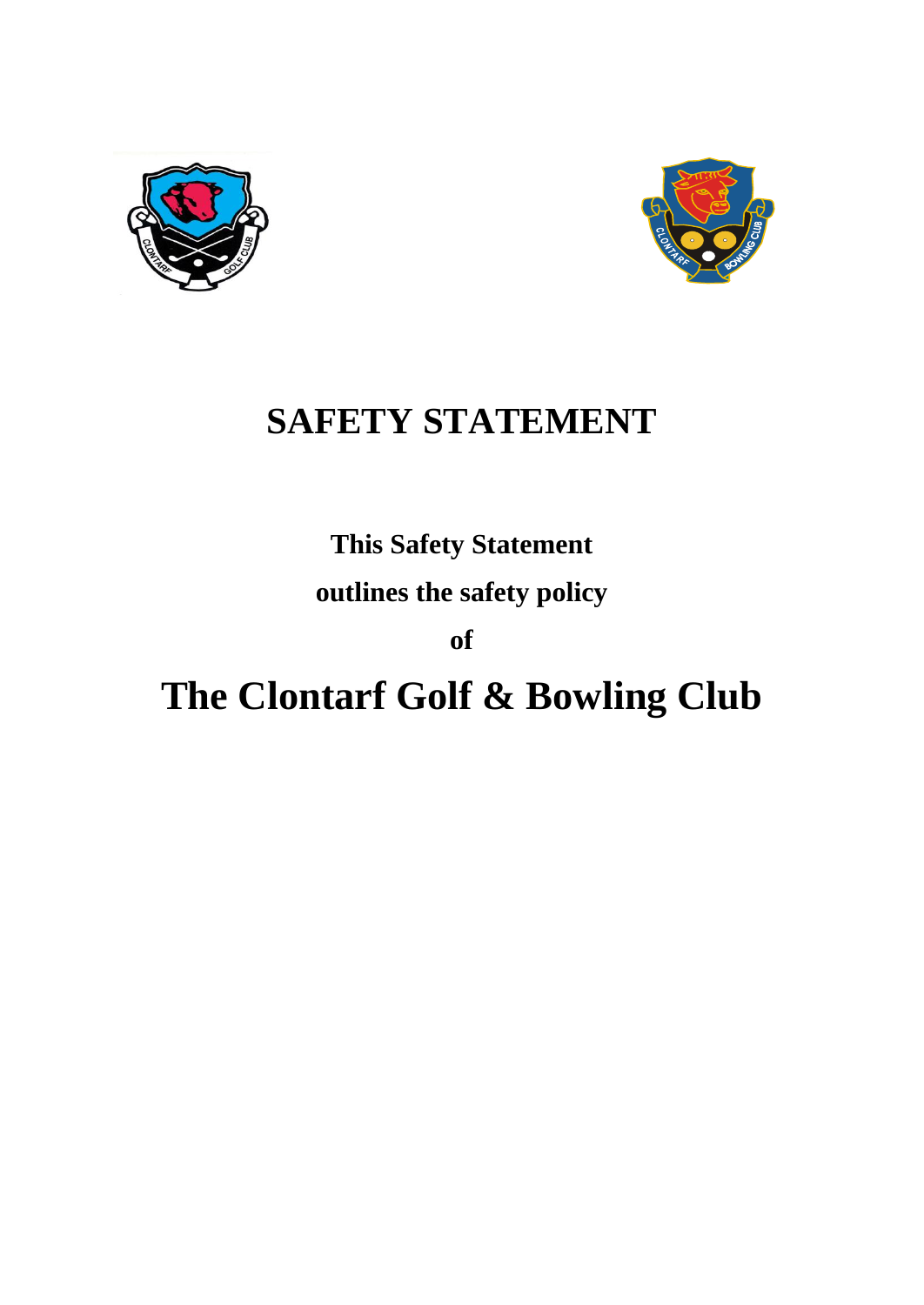#### **TABLE OF CONTENTS**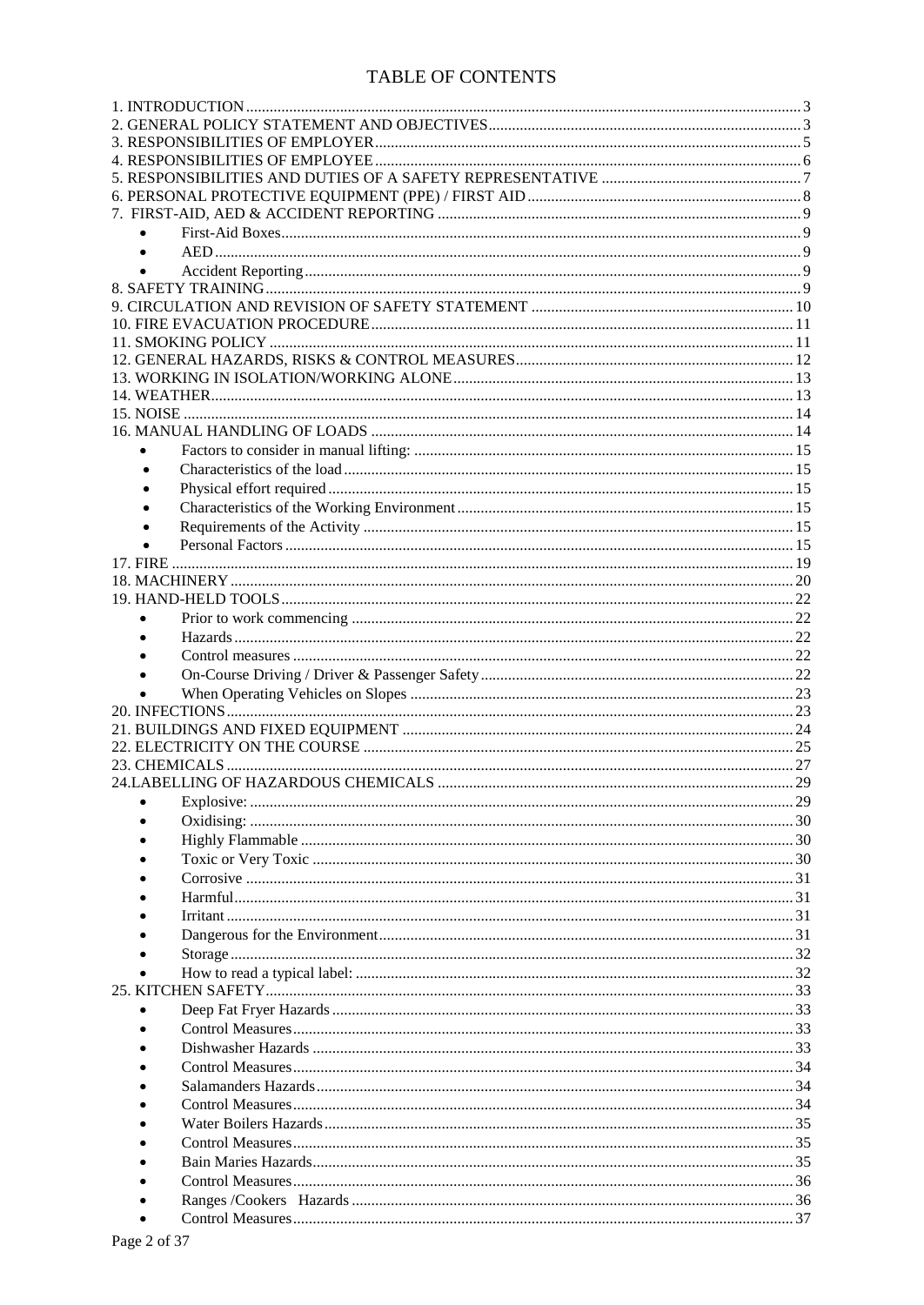# <span id="page-2-0"></span>**1. INTRODUCTION**

The Safety, Health and Welfare at Work Act, 2005 deals with the protection of the safety, health and welfare of all persons at work. The Act requires that every employer shall prepare in writing, a statement, to be known as a Safety Statement. The Safety Statement should specify the manner in which the safety, health and welfare of persons employed by an employer shall be secured at work.

This Safety Statement outlines the safety policy of The Clontarf Golf Club and Bowling Club as it applies to the work practices of its employees.

The objective of the Club's safety policy is to endeavour to provide a safe and healthy work environment for employees of the Club. The success of the policy critically depends on the co-operation of each of its employees. It does not and cannot claim to cover every eventuality. It will be reviewed on an ongoing basis in the light of experience, and any suggestion on its improvement should be forwarded to the General Manager.

### **Pat Murray General Manager - July 2018**

# <span id="page-2-1"></span>**2. GENERAL POLICY STATEMENT AND OBJECTIVES**

The Club as employer shall ensure, so far as is reasonably practicable, the safety, health and welfare of its employees and, in achieving this objective, shall comply fully with all relevant legislation. In pursuance of this policy, the Club shall strive, inter alia, to ensure a safe, healthy working environment; to ensure that plant and machinery are properly maintained in accordance with manufacturers' recommendations and that adequate training is provided in the use of equipment, where this is appropriate to ensure safe operation.

The General Manager has responsibility for ensuring the safety and health of staff working in the Club and for ensuring, where he perceives that there are risks or where risks have been brought to his notice, that he eliminates these in so far as this is reasonably practicable and within his competence and, where this is outside his competence, to report the matter to the Management Committee.

To implement fully the requirements of the Safety, Health and Welfare at Work Act, 2005 the full co-operation of employees is needed. It is the duty of every employee of the Club to cooperate with management at all levels in ensuring the safety, health and welfare of himself/herself and his/her colleagues in the discharge of official duties. In particular, each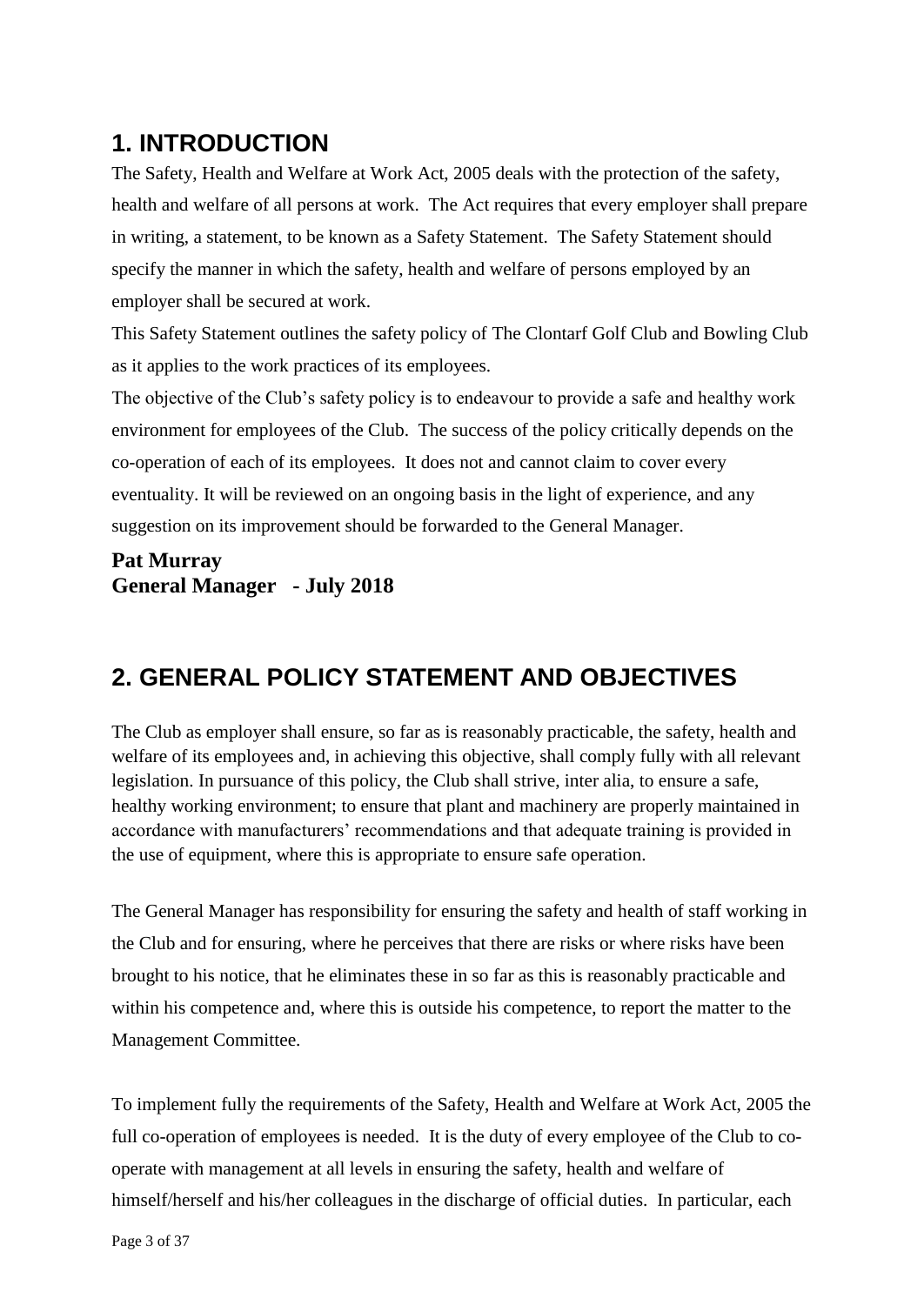employee is expected to adopt a safety conscious attitude to his/her work, to be familiar with and to respect any general or local instructions in this regard and to report any dangers or potential dangers for attention in accordance with the arrangements set out in this Safety Statement.

For its part, the Club will, so far as is reasonably practicable to do so, carry out the following:

- maintain all places of work under its control in a condition that is safe and without risk to health and provide and maintain means of access and egress from them that are safe.
- provide, operate and maintain buildings, plant machinery and work systems, that are safe and without risk to health.
- provide and maintain a working environment for employees that is safe, without risks to health, and adequate as regards facilities for their welfare at work.
- provide such information, instruction, training and supervision as is necessary to ensure the safety, health and welfare of its employees at work.
- provide such protective clothing and equipment as may be necessary and appropriate where hazards cannot be eliminated.
- make arrangements for ensuring safety and absence of risks to health in connection with the use, handling, storage and transport of articles and substances.
- prepare, and revise as necessary, adequate plans to be followed in emergencies.
- undertake to ensure that persons who are carrying out work, and who are not employees, do not expose Club employees to risks to their safety and health and are not themselves similarly exposed.
- revise this Safety Statement according as circumstances dictate to ensure that it is relevant at all times to the safety, health and welfare of employees.
- ensure that this Safety Statement is brought to the attention of employees and other people who might be affected by it
- provide, so far as is reasonably practicable, adequate resources in terms of time, people and finance to secure the safety, health and welfare of employees and also provide for and facilitate the Safety Representative in the course of his/her duties.

A Safety Representative may be appointed by the Club's employees (See Section 5)

Signed:

 ------------------------------------- **Pat Murray General Manager** Date: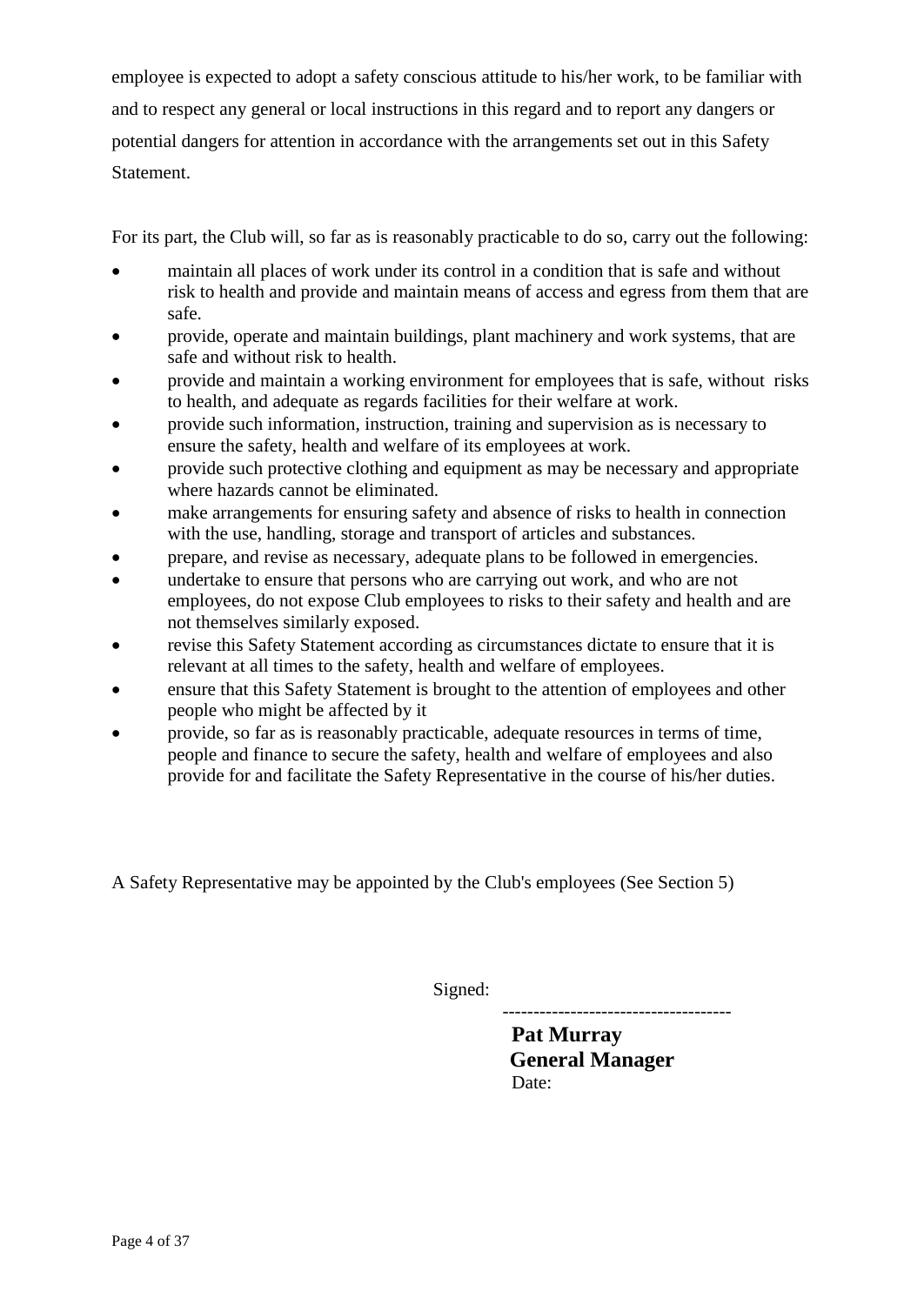# <span id="page-4-0"></span>**3. RESPONSIBILITIES OF EMPLOYER**

The General Manager or the area supervisor is responsible for ensuring that the objectives set down under the General Policy Statement are met (Section 2.0 refers).

The General Manager must ensure that:

- employees are fully aware of the possible hazards in their area of work.
- employees receive proper information and training. Each employee must be instructed in the performance of his/her duties and informed of the associated hazards and risks, and of the procedures to be followed in the case of accidents, fire or other emergencies.
- safe systems of work are used.
- premises and equipment are properly maintained. The General Manager should ensure, as far as reasonably practicable, that all equipment meets appropriate safety standard specifications and that unsafe equipment is either made safe or taken out of use. The Safety, Health and Welfare at Work Act, 2005 requires that *"any person who designs, manufactures, imports or supplies any article for use at work, to ensure, so far as is reasonably practicable, that the machine is designed, constructed, tested and examined so as to be safe and without risk to health when used by a person at a place at wor*k". The Act also requires that the person supplied with the article is provided with adequate information on how to use it properly. This section also applies to second-hand equipment which must be upgraded, so far as is reasonably practicable, to conform to the latest developments in improved machinery safety.
- dangerous substances and equipment are kept in secure storage.
- risk assessment of hazards to safety and health are made and adequate control measures adopted.
- management of safety and health is properly integrated into the overall planning of all work projects.
- suitable provisions are made for emergencies
- thorough and prompt investigations are carried out of all accidents and "near-miss" incidents involving Club employees/visitors that occur.
- The requirement to complete the HSA forms is separate from this Club's current internal accident reporting procedures which continue to operate independently. In the event of any accident, a detailed written report together with the Club's accident report form should be completed and forwarded to the General Manager for attention.
- copies of the Safety Statement, manuals, procedures and instructions are maintained and brought to the attention of the employees.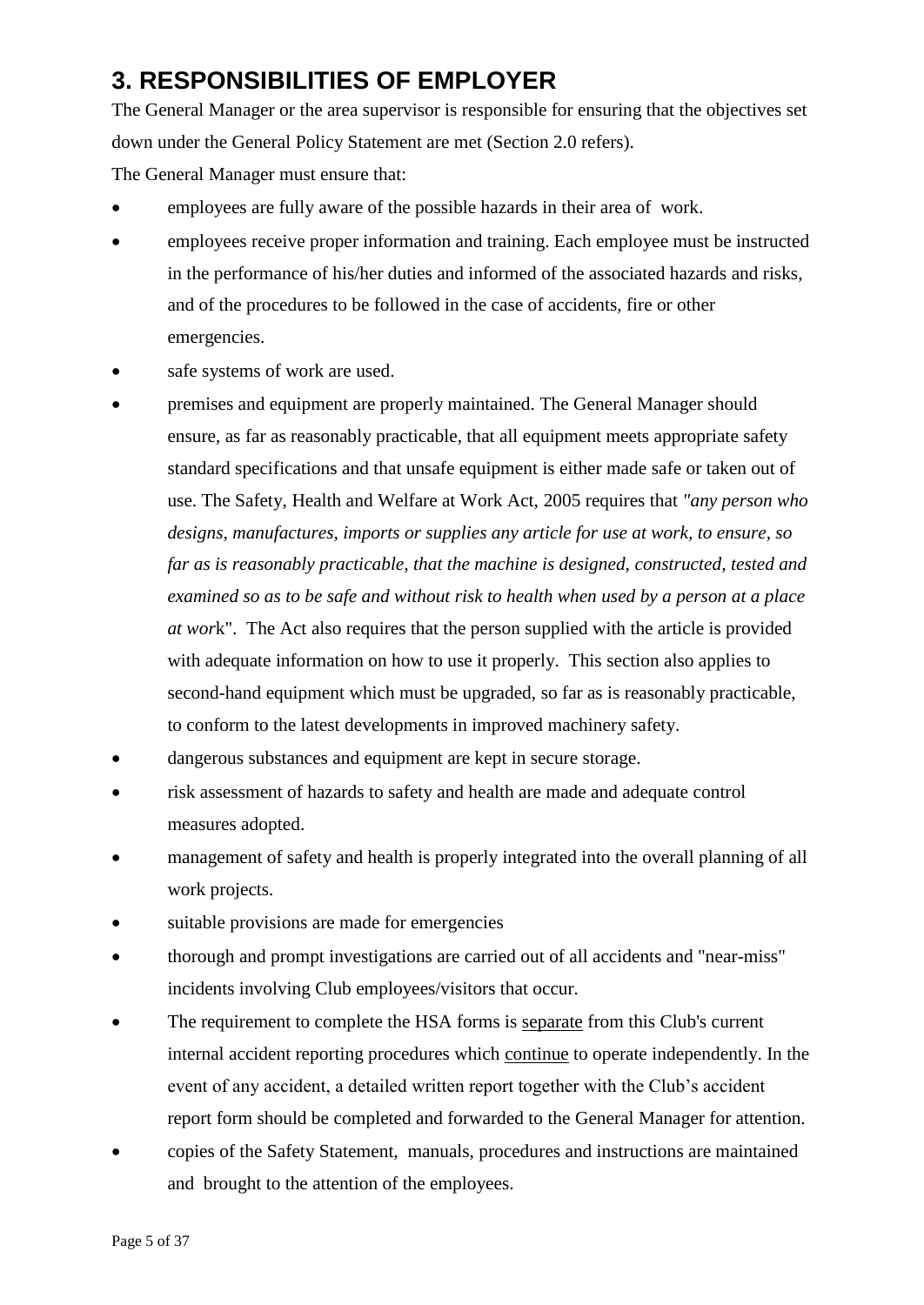# <span id="page-5-0"></span>**4. RESPONSIBILITIES OF EMPLOYEE**

Employees have legal duties and responsibilities as laid down under the Safety, Health and Welfare at Work Act, 2005.

It is the duty of every employee while at work to take reasonable care of his/her own safety, health and welfare and that of any other person who may be affected by his/her acts or omission while at work.

It is the duty of every employee while at work to co-operate with his/her employer and any other person to such extent as would enable his/her employer or the other person to comply with any of the relevant statutory provisions.

It is the duty of every employee to use in such a manner and so as to provide the protection intended, any suitable appliance, protective clothing, convenience, equipment or other means provided (whether for his/her use alone or for use by him /her in common with others) for securing his/her safety, health or welfare. These items should be maintained in good condition and defects noticed should be brought to the immediate attention of the General Manager.

It is the duty of every employee to report in writing to the General Manager, without unreasonable delay, any accidents or "near miss" incidents, defects in plant, equipment, place of work or system of work which might endanger safety, health and welfare, of which he/she becomes aware.

It is the duty of every employee to avoid acting in a manner that could in any way contribute to increasing the risk of injury or disability to himself/herself or others.

It is the duty of every employee to report to the General Manager if he/she considers that he/she has insufficient training or experience to carry out the duties allocated to him/her with a reasonable degree of safety to himself/herself and others who may be affected by his/her actions.

No employee shall intentionally or recklessly interfere with or misuse any appliance, protective clothing, equipment or other means provided in pursuance of any of the relevant statutory provisions or otherwise for securing the safety, health or welfare of persons arising out of work activities.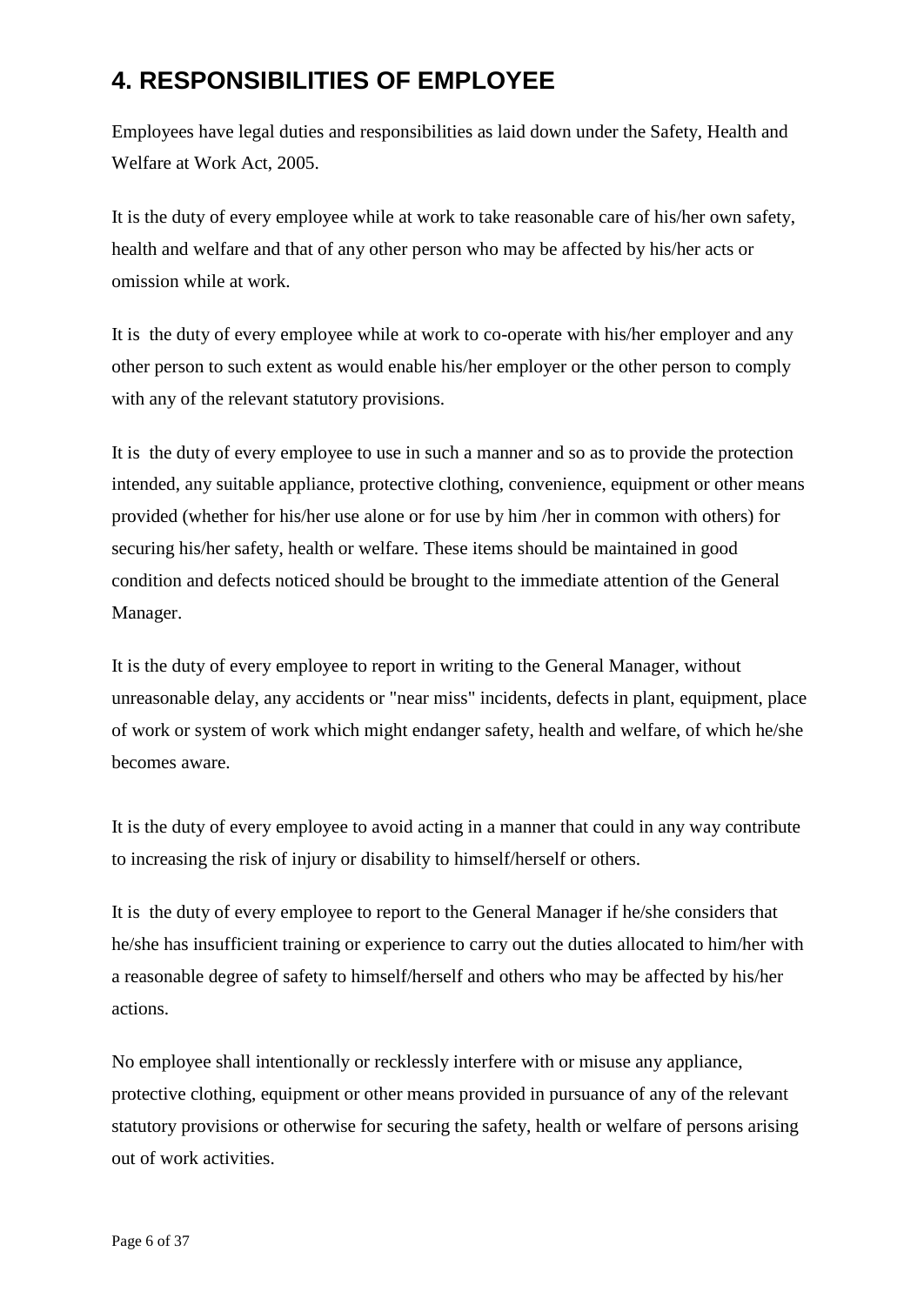# <span id="page-6-0"></span>**5. RESPONSIBILITIES AND DUTIES OF A SAFETY REPRESENTATIVE**

The Act provides for the selection and appointment, by employees, of a Safety Representative in a place of work, who will have the right to represent them in consultation with the employer and to obtain from the employer any necessary information to ensure the safety and health of employees.

The Safety Representative may consult with, and make representations, to the General Manager on safety, health and welfare matters relating to the employees in the work place, for the purpose of preventing accidents and ill-health, to highlight problems and to identify means of overcoming problems. Such consultations will be particularly important when changes are taking place e.g. introducing new machinery or work processes.

The Safety Representative may investigate accidents, dangerous occurrences or "near miss" incidents in the work place to find out the causes and help to identify any remedial or preventative measures necessary. However, the Safety Representative must not interfere with anything at the scene of the incident nor can the Safety Representative obstruct any person with statutory obligations from doing anything required of them.

The Safety Representative is entitled to consult a HSA Inspector, either orally or in writing and to receive advice and information from HSA Inspectors in matters of safety, health and welfare at work.

The Safety Representative may carry out with prior notice to the General Manager, inspections in the place of work to identify hazards and risks to safety and health. Such inspections may take the form of a safety tour, safety sampling, or safety surveys, used separately or in any combination. The frequency of, and personnel attending such inspections, should be agreed with the General Manager.

The General Manager will advise the Safety Representative, if practicable, when a HSA Inspector arrives to carry out an inspection. The Safety Representative may accompany the HSA Inspector during an inspection but not when the HSA Inspector is investigating an accident.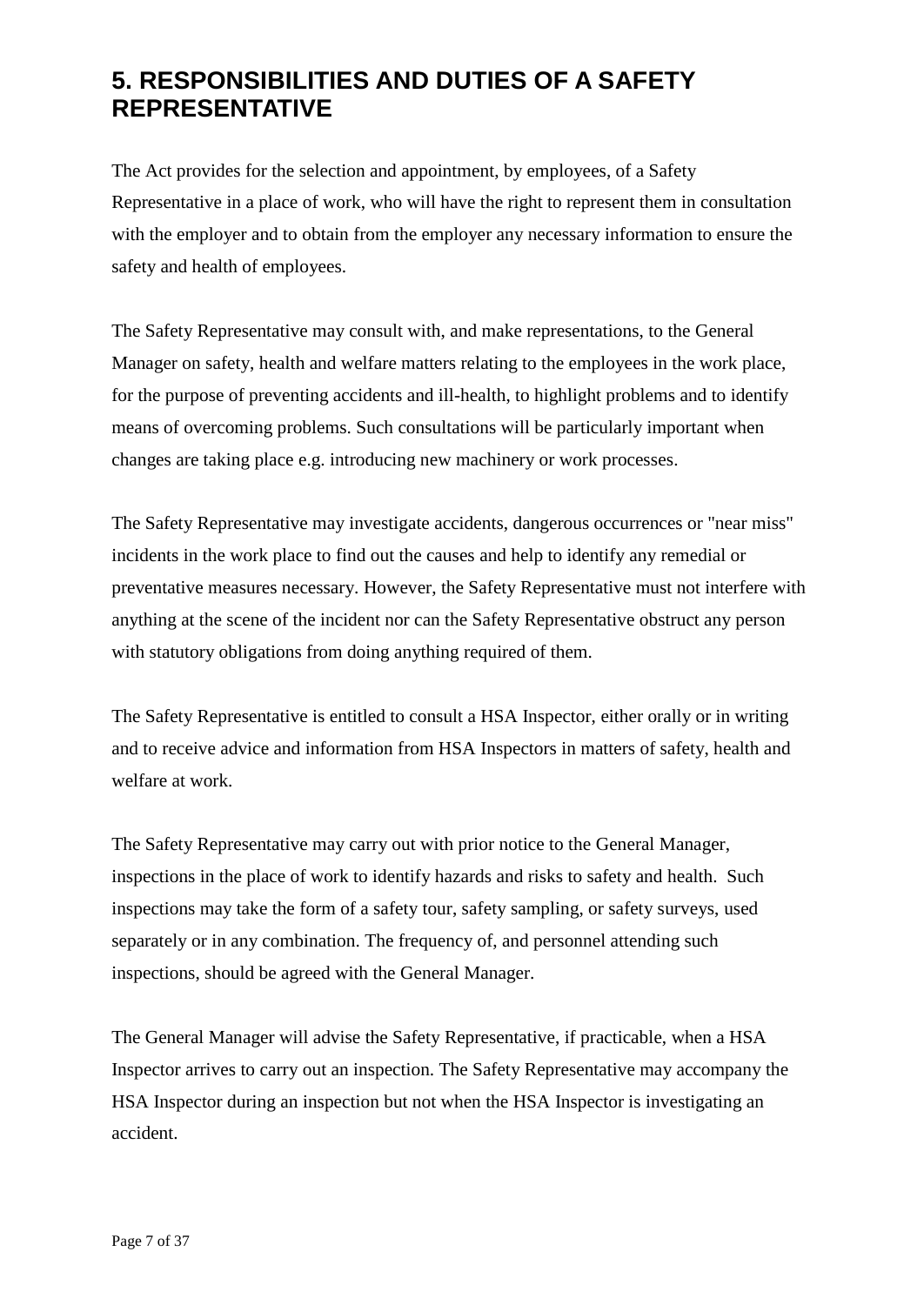The Safety Representative should maintain records of any safety, health or welfare matters found to be unsatisfactory, whether discovered during an inspection or not. Inspections made when nothing was found amiss should be recorded.

The Safety Representative will be afforded reasonable time-off in order to allow him/her to acquire the knowledge necessary to discharge his/her functions as Safety Representative and to discharge his/her functions as a Safety Representative.

Further information on the role of the Safety Representative is contained in the "Guidelines on Safety Consultation and Safety Representative" published by the HSA.

# <span id="page-7-0"></span>**6. PERSONAL PROTECTIVE EQUIPMENT (PPE) / FIRST AID**

This Club is committed to a policy of ensuring that the necessary Personal Protective Equipment (PPE) and First Aid equipment is provided which, combined with the safe work practices espoused in this Safety Statement, will make a positive contribution to a safer working environment for its employees. Employees should be advised of the recommended PPE and First Aid equipment available and of the work activities where it must be worn/available.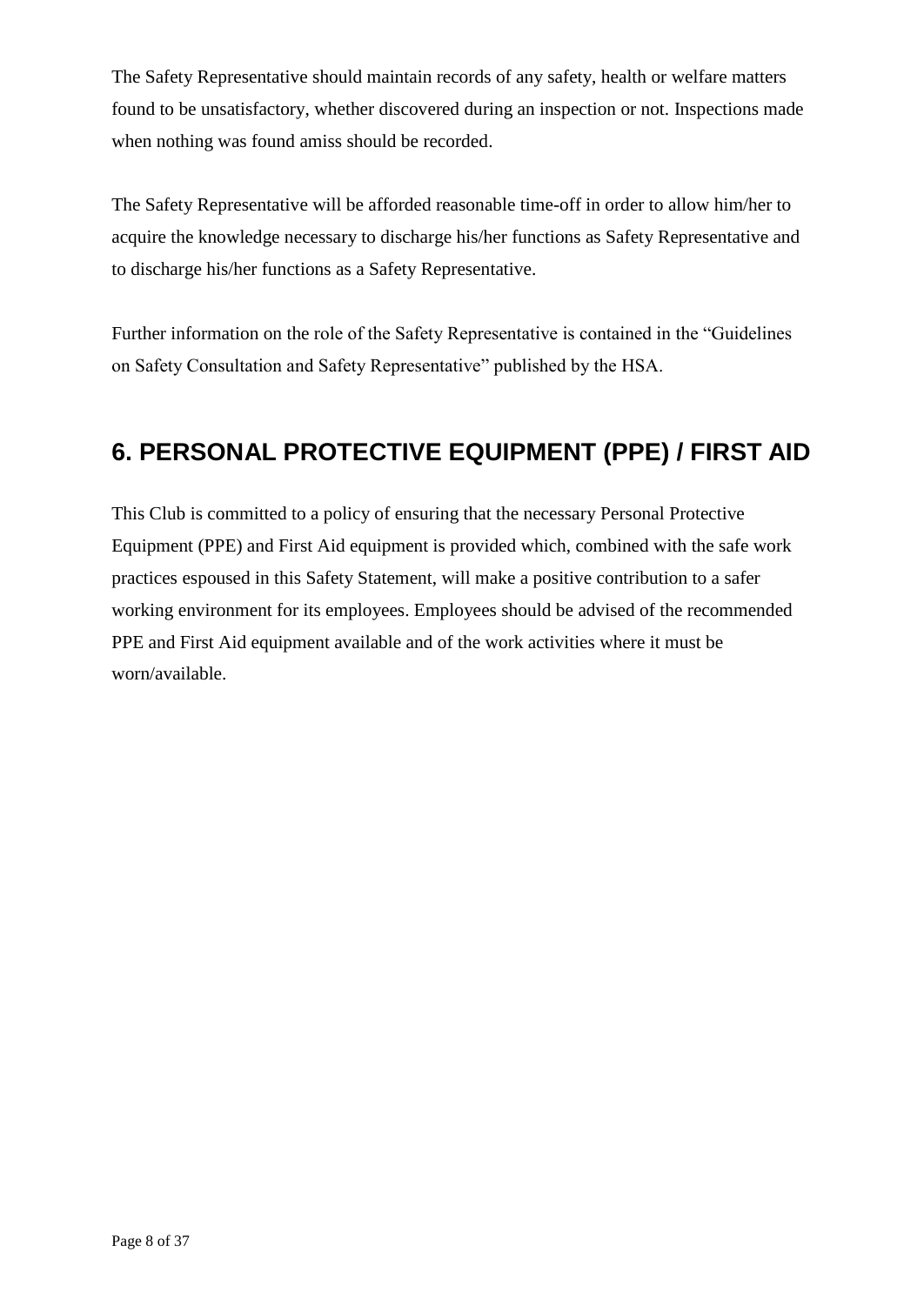# <span id="page-8-0"></span>**7. FIRST-AID, AED & ACCIDENT REPORTING**



First-aid means treating minor injuries at work and giving immediate attention to more serious casualties until medical help is available. It can save lives and prevent minor injuries becoming major ones.

Reporting accidents and ill health at work is a legal requirement. The enforcing authorities use the information to see the 'big picture' of where injuries, ill health and accidental losses are occurring, and to advise on preventive action.

### <span id="page-8-1"></span>*First-Aid Boxes*

There are 5 suitably stocked first-aid boxes, located in:

The Bar - The Greenkeeper's Cabin - Reception - Staff Room (downstairs) & The Kitchen

All employees are urged to report any deficiency in the contents of the first-aid box in their area and report it to the Jim Byrne or General Manager, who will replenish it.

### <span id="page-8-2"></span>*AED*

An Automated External Defibrillator is available in an alarmed highly visible cabinet at reception. Its use is to increase the chance of saving the life of a person suffering a sudden cardiac arrest. There are twelve staff responders trained in CPR and how to use the AED. Our protocols for ADR as set down should be followed.

### <span id="page-8-3"></span>*Accident Reporting*

An accident book is maintained by the General Manager and all accidents are documented. Near misses should also be reported so that action will be taken to eliminate or minimise the risk.

# <span id="page-8-4"></span>**8. SAFETY TRAINING**

The Club is committed to a policy of providing ongoing necessary training to its employees on matters relating to safety and health. However, such training will only be provided on the basis of identifying priorities and within the budgetary resources available.

It is essential that the General Manager provides on-going training/instruction on safe work practices. If a new employee commences work, the General Manager should take the earliest available opportunity to discuss the Safety Statement with the entrant, to ensure that the contents and implications are fully understood.

If there are specific training requirements in the area of safety and health which the General Manager believes is required, for example, instruction in lifting and handling techniques, such training should be provided.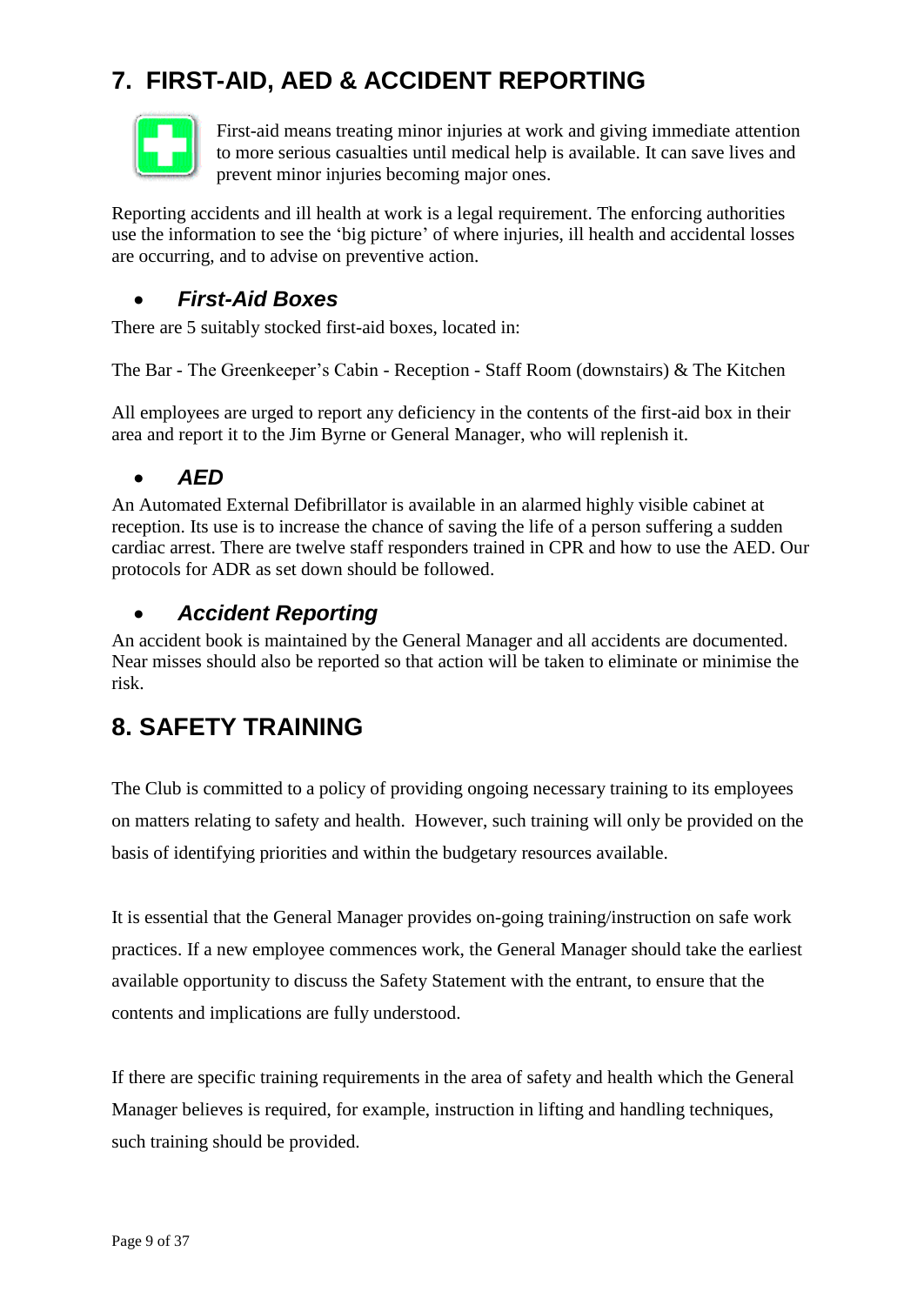# <span id="page-9-0"></span>**9. CIRCULATION AND REVISION OF SAFETY STATEMENT**

All employees must ensure that they read, thoroughly understand and comply with relevant instructions, codes of practice and other advice that are issued by their employer for the protection of safety and health at the place of work. Any employee who is not sure of his/her responsibilities or is in doubt as to the safety and health aspect of any operation should consult the General Manager.

This Safety Statement will be made available to all employees. All those covered by this Safety Statement will be required to verify that they have seen and noted its contents. This Statement must be brought to the attention of all new employees and to those staff temporarily recruited.

The Club is committed to ensuring that the Safety Statement is revised, according as circumstances dictate, to ensure that it is relevant at all times to the safety, health and welfare of employees.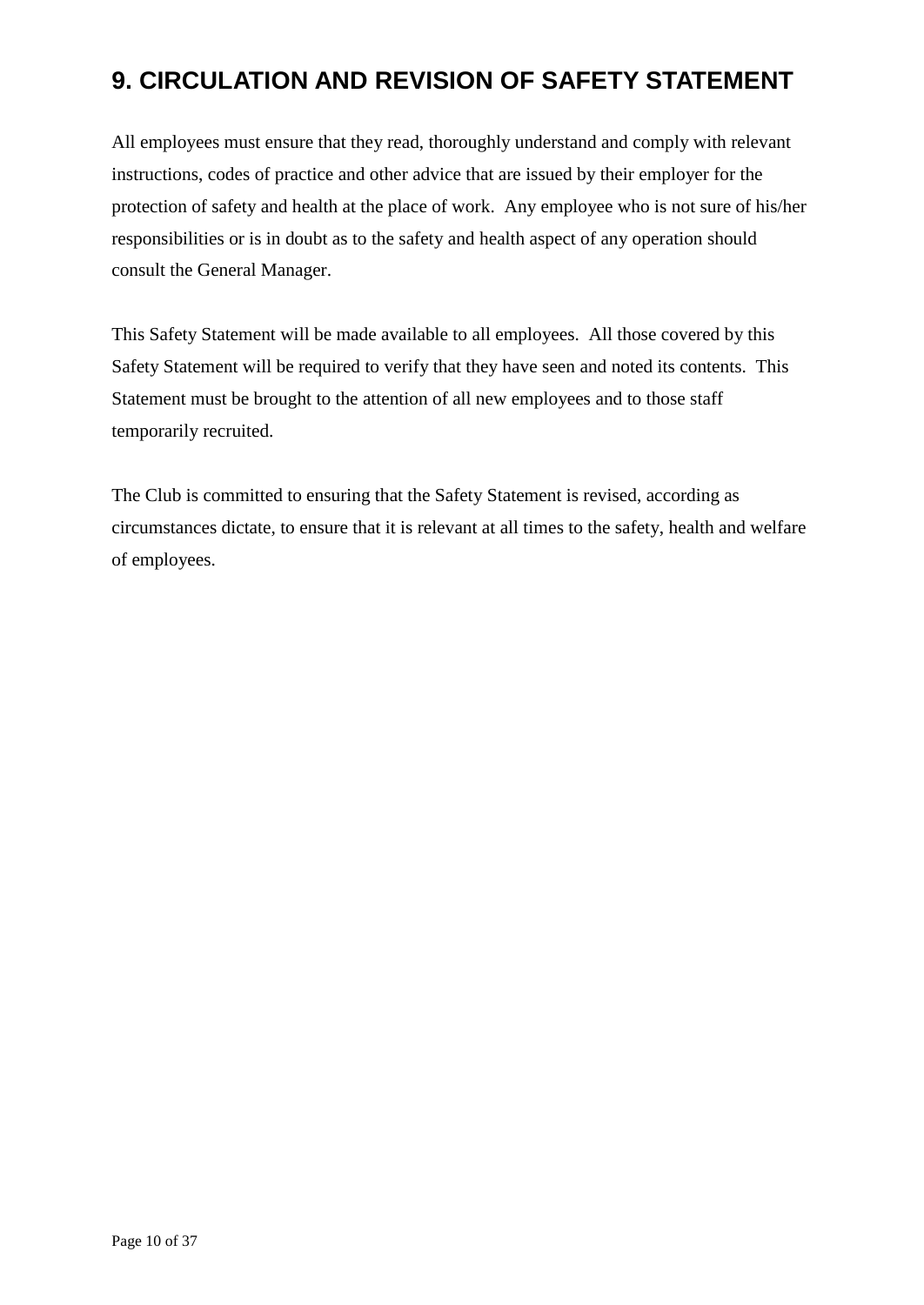# <span id="page-10-0"></span>**10. FIRE EVACUATION PROCEDURE**

Procedures apply to all staff, members and other visitors to the Clubhouse area. There are no exceptions. Procedures apply to all evacuations whether a real incident, a drill or a false alarm.

If you discover a fire, sound the alarm immediately by breaking the glass in the nearest fire alarm point. Staff must familiarise themselves with the location of these points.

Attack the fire with available appliances only if this presents no risk.

Staff, members and other visitors to the Clubhouse area must leave the building immediately by the nearest fire exit. Staff must familiarise themselves with these exits and with escape routes.

Staff must assist disabled people.

Staff, members and other visitors to the Clubhouse area must not stop to collect belongings.

Staff must not stop to shut down computer equipment.

Staff must close doors behind them.

Fire Wardens should try to sweep through the public areas, such as, restaurant, bar, lockerrooms, office spaces and toilets as they leave so long as this presents no risk.

Staff, members and other visitors to the Clubhouse area must congregate at the designated assembly point in the car park. Staff must familiarise themselves with its location.

Staff, members and other visitors to the Clubhouse area must not congregate in front of the building.

Staff, members and other visitors to the Clubhouse area must not seek to leave the site during an evacuation.

Staff, members and other visitors to the Clubhouse area must not attempt to re-enter the building until the all clear has been given by the responsible person in charge.

### <span id="page-10-1"></span>**11. SMOKING POLICY**

The Clontarf Golf Club and Bowling Club recognises the harmful effects of smoking and promotes a smoke-free environment. Smoking (including E Cigarettes) is therefore prohibited throughout The Clontarf Golf Club and Bowling Club clubhouse and other enclosed workplaces. All staff, members and other visitors who use the facilities of The Clontarf Golf Club and Bowling Club must comply with this policy which is in accordance with S.I. No. 481 of 2003, Tobacco Smoking (Prohibition) Regulation, 2003, which came into effect on March 29th 2004.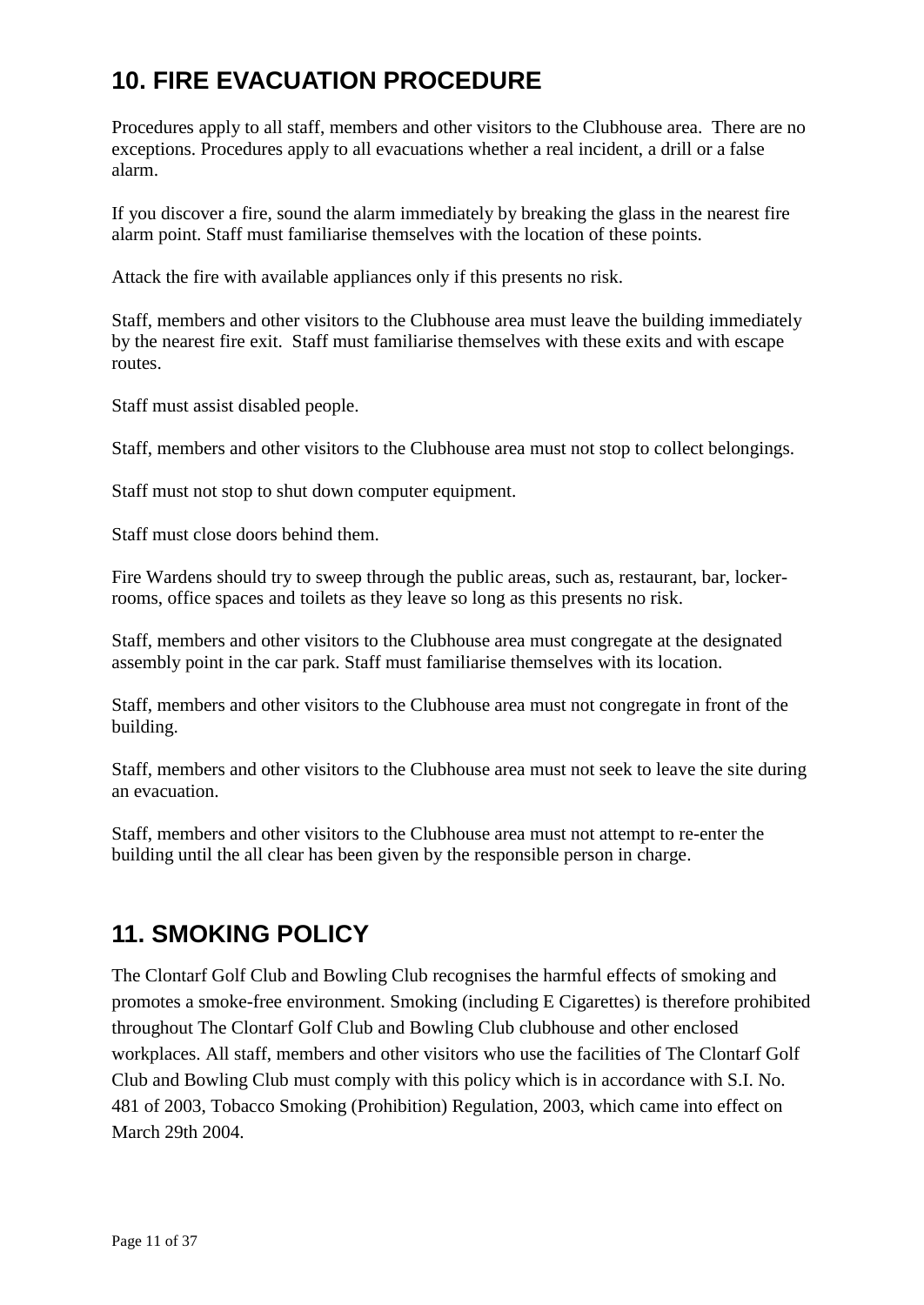# <span id="page-11-0"></span>**12. GENERAL HAZARDS, RISKS & CONTROL MEASURES**

The Safety, Health and Welfare at Work Act, 2005 requires that the Safety Statement be based on *"an identification of hazards and an assessment of the risks to safety and health at the place of work to which the Safety Statement relates."* A hazard can be defined as any substance, article, material or practice which has the potential to cause harm to safety, health or welfare, damage to property, damage to the environment or any combination of these.

When potential hazards have been identified, the risks associated with them should be assessed, taking into account the severity of the consequences and the possible frequency of the hazard concerned. Wherever possible and if reasonably practicable, risks should be eliminated and designed out of the workplace or reduced to an acceptable level by control measures and resources to safeguard safety and health.

Control measures should be allocated first to those hazards having the potential on exposure to same, of severe consequences and possible multiple persons affected. The purpose of a risk assessment is to prioritise the allocation of resources for their control. However, no risk should be ignored.

The Safety, Health and Welfare at Work (Chemical Agents) Regulation, 2001 defines a chemical agent and outlines the duties of employers in relation to the prevention and limitation of exposure of employees to chemical agents at the place of work. This Regulation outlines requirements in relation to information, training and consultation. A copy of the Regulation is available on written request from the Safety and Health Policy Section.

Exposure to chemical agents, albeit in containers, is an everyday hazard for course staff. The Course Superintendent shall "fully familiarises himself with the provisions of the (Chemical Agent) Regulations 1994 so as to be in a position to advise as to the possible safety and health implications for course staff." Where required, the appropriate recommended personal protective equipment should be used, for example, in locations which have or are being sprayed with herbicides, pesticides, etc. For further information on chemicals see Section 23.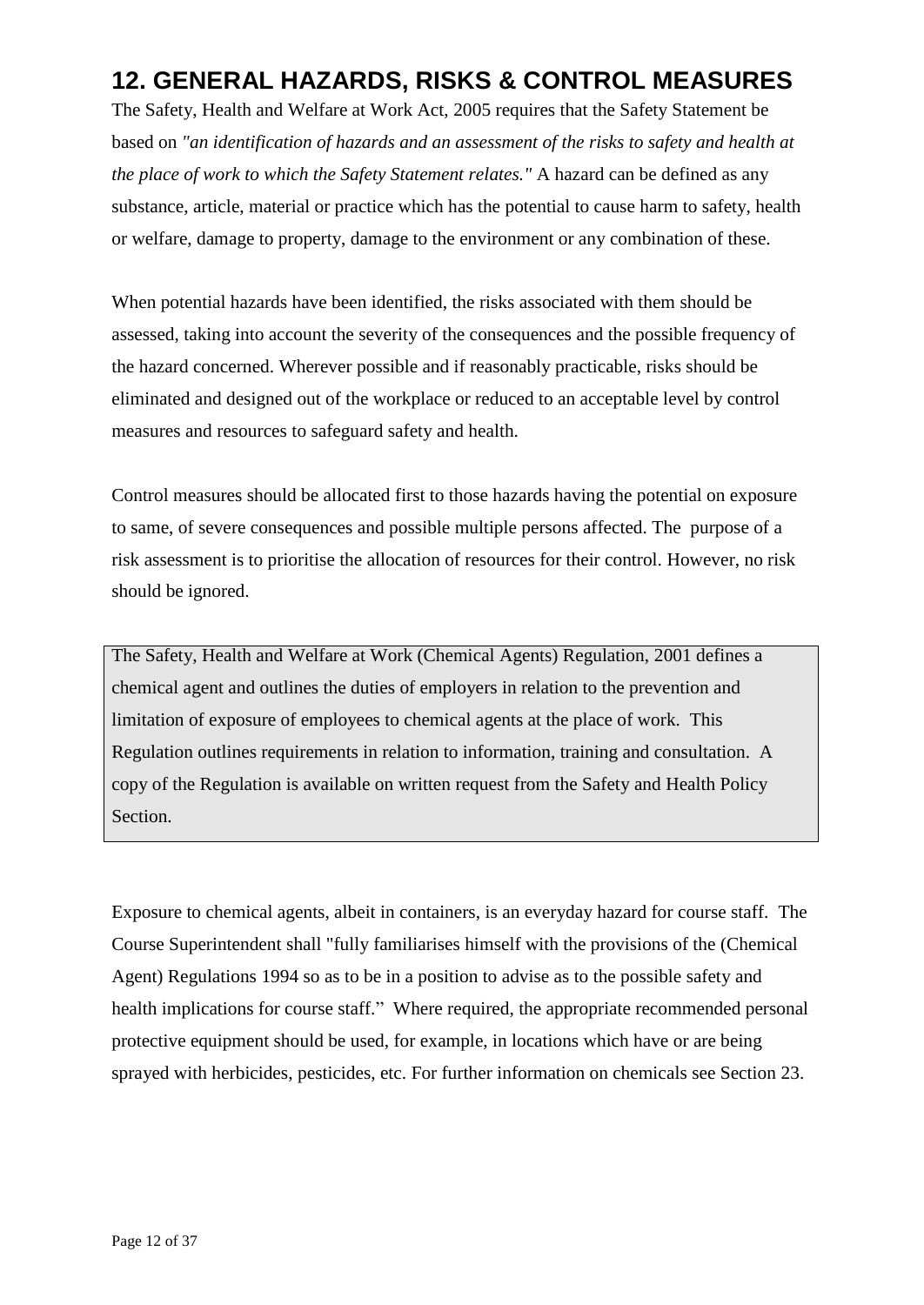# <span id="page-12-0"></span>**13. WORKING IN ISOLATION/WORKING ALONE**

Course staff may often work alone or work in isolation while on course activities.

| Hazard          | • Working in isolation/working alone.                                        |  |  |
|-----------------|------------------------------------------------------------------------------|--|--|
| <b>Risk</b>     | • Assistance may not be available in the case of illness or injury. The      |  |  |
|                 | consequence of being immobilised due to injury or illness could be           |  |  |
|                 | extremely serious particularly if such should occur in a remote location or  |  |  |
|                 | during inclement weather.                                                    |  |  |
| Control         | • Ensure that you inform contact person of work plan and expected time of    |  |  |
| <b>Measures</b> | return.                                                                      |  |  |
|                 | $\bullet$ Appropriate Personal Protective Equipment (PPE) should be worn and |  |  |

### Appropriate Personal Protective Equipment (PPE) should be worn and necessary protective equipment carried.

# <span id="page-12-1"></span>**14. WEATHER**

Course staff are exposed to a wide variety of weather conditions which may pose various risks.

| Hazard      | • Extreme weather conditions. Interference with safe working conditions.     |
|-------------|------------------------------------------------------------------------------|
|             | Ground conditions rendered insecure by rain, frost, snow, etc. Possibility   |
|             | of falling trees in windy conditions or during lightning storms. Vision      |
|             | and/or hearing impeded by weather.                                           |
| <b>Risk</b> | • Minor/major or fatal injury if course staff, due to weather conditions,    |
|             | becomes disorientated, are hit by falling tree/branches, falls/slips - they  |
|             | may, if injured, be unable to make contact.                                  |
|             | • Illness. Cold and wet weather may in the short-term lead to colds, flu and |
|             | respiratory illness, and in the longer term, chronic illness, such as        |
|             | rheumatism and related conditions. Dry weather may also lead to              |
|             | respiratory conditions arising from dust and pollen. Sunburn and sunstroke   |
|             | are risks in hot sunny weather.                                              |
| Control     | • Unnecessary and prolonged exposure to extreme weather conditions is        |
| Measures    | detrimental to health and should be avoided.                                 |
|             | • Due attention should be paid to weather forecasts.                         |
|             | • Appropriate PPE (weatherproof clothing) should be worn and necessary       |
|             | protective equipment carried.                                                |
|             | • Ensure that you inform contact person of work load and expected time of    |
|             | return.                                                                      |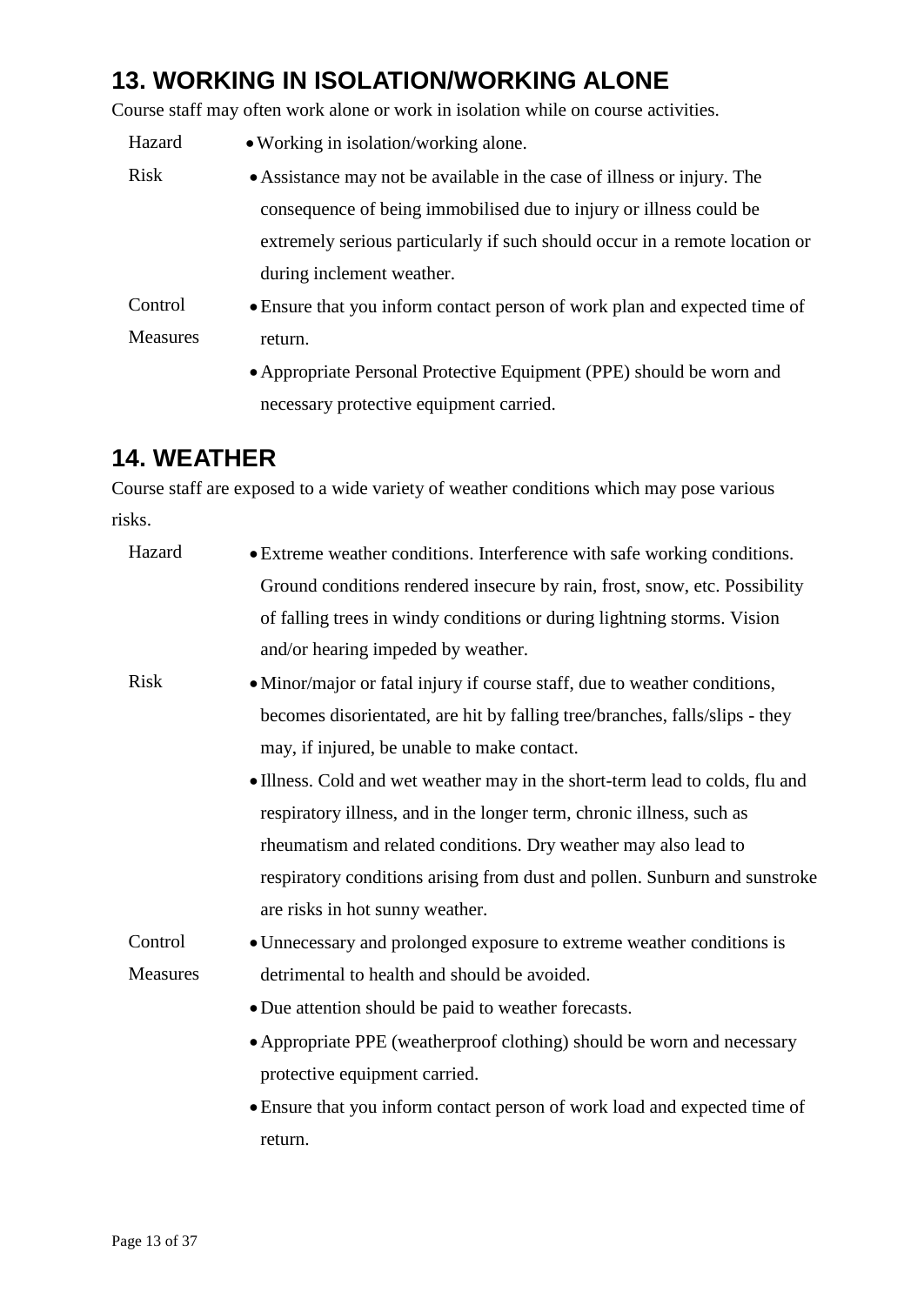# <span id="page-13-0"></span>**15. NOISE**

There are legal requirements as set out in the European Communities (Protection of Workers - Exposure to Noise) Regulations, 1990 (S.I. No. 157 of 1990) regarding the noise levels to which persons may be exposed, and action to be taken to monitor and control noise at the place of work, which must be observed.

A rule of thumb is that if continuous loud noise is such that it requires that you must shout in order to communicate at a distance of two metres, then it is probably above the legal limits regarding exposure. While course staff may not be exposed for long periods to high levels of noise, the following risks and control measures are outlined for guidance purposes.

- Hazard Continuous loud noise.
- **Risk** Possible headaches, loss of concentration or damage to hearing if exposed to continuous loud noise.
	- Interference with verbal communication leading to misinterpretation of instructions or warnings.
	- Drowning out warning sounds, e.g. alarm signals, approaching traffic.

**Control** 

- Time spent in noisy areas should be minimised.
- **Measures** • Hearing protectors should be used against any noise that seriously interferes with one's comfort, safety, or work performance.

# <span id="page-13-1"></span>**16. MANUAL HANDLING OF LOADS**

There is increasing frequency of workers suffering from back problems caused at work. With the Safety, Health and Welfare at Work Act, 2005, cognisance must be taken of the hazards involved e.g. manual lifting. The Safety, Health and Welfare at Work (General Application) Regulations, 1993 (SI No. 44 of 1993). Part IV sets out the specific requirements in relation to manual handling of loads.

The small joints in the back are especially prone to wear and tear. Bad manual handling of loads gradually irritates and wears out the surface between them, which causes the back to stiffen up. When manual handling, ask yourself if you really have to do the handling? If so, are you fit to carry out the task? If the load is too heavy can it be divided into smaller loads? Are you working from a safe position and is the load stable? Some injuries are caused by trying to move excessive weight but many are due to the failure to use the correct method.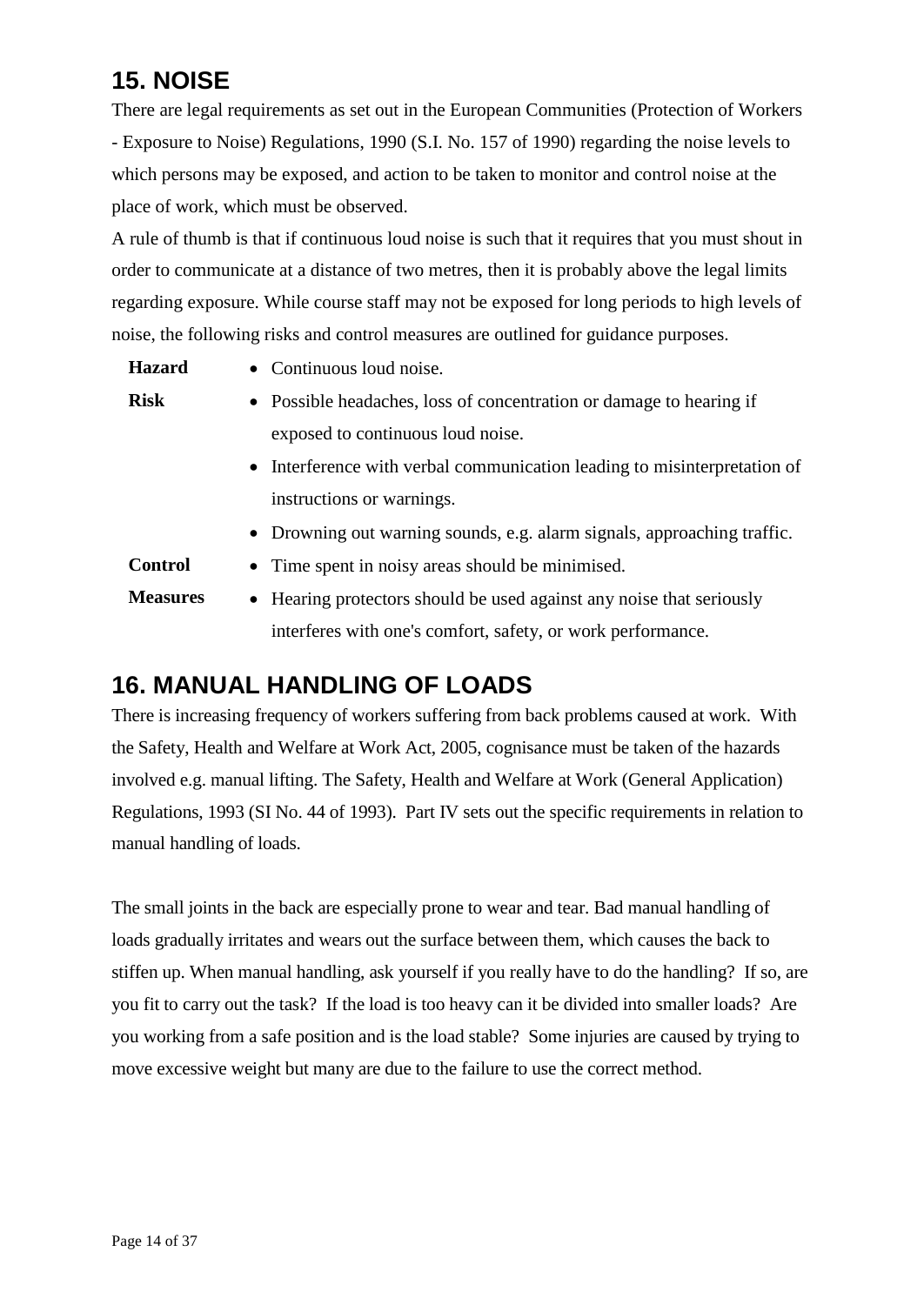### <span id="page-14-1"></span><span id="page-14-0"></span>*Factors to consider in manual lifting:*

#### **Characteristics of the load**

The manual handling of a load may present a risk, particularly of back injury if it is:

- Too heavy or too large.
- Unwieldy or difficult to grasp.
- Unstable or has contents likely to shift.
- Positioned in a manner requiring it to be held or manipulated at a distance from the trunk, or with a bending or twisting of the trunk, or likely, because of its contours or consistency (or both) to result in injury to employees, particularly in the event of a collision.

### <span id="page-14-2"></span>**Physical effort required**

A physical effort may present a risk particularly of back injury if it is:

- Too strenuous
- Only achieved by a twisting movement of the trunk.
- Likely to result in a sudden movement of the load.
- Made with the body in an unstable posture.

### <span id="page-14-3"></span>**Characteristics of the Working Environment**

The characteristics of the work environment may increase a risk, particularly of back injury if:

- There is not enough room, in particular vertically, to carry out the activity.
- The floor is uneven, thus presenting tripping hazards, or is slippery in relation to the employee's footwear.
- The place of work or the working environment prevents the handling of loads at a safe height or with a good posture by the employee.

#### <span id="page-14-4"></span>**Requirements of the Activity**

The activity may present a risk, particularly of back injury, if it entails one or more of the following requirements:

- Over-frequent or over-prolonged physical effort involving in particular the spine.
- An insufficient bodily rest or recovery period.
- <span id="page-14-5"></span>Excessive lifting, lowering or carrying distances.

#### **Personal Factors**

The employee may be at risk if he/she:

- Is physically unsuited to carry out the task in question.
- Is wearing unsuitable clothing, footwear or other personal effects.
- Does not have adequate or appropriate knowledge or training.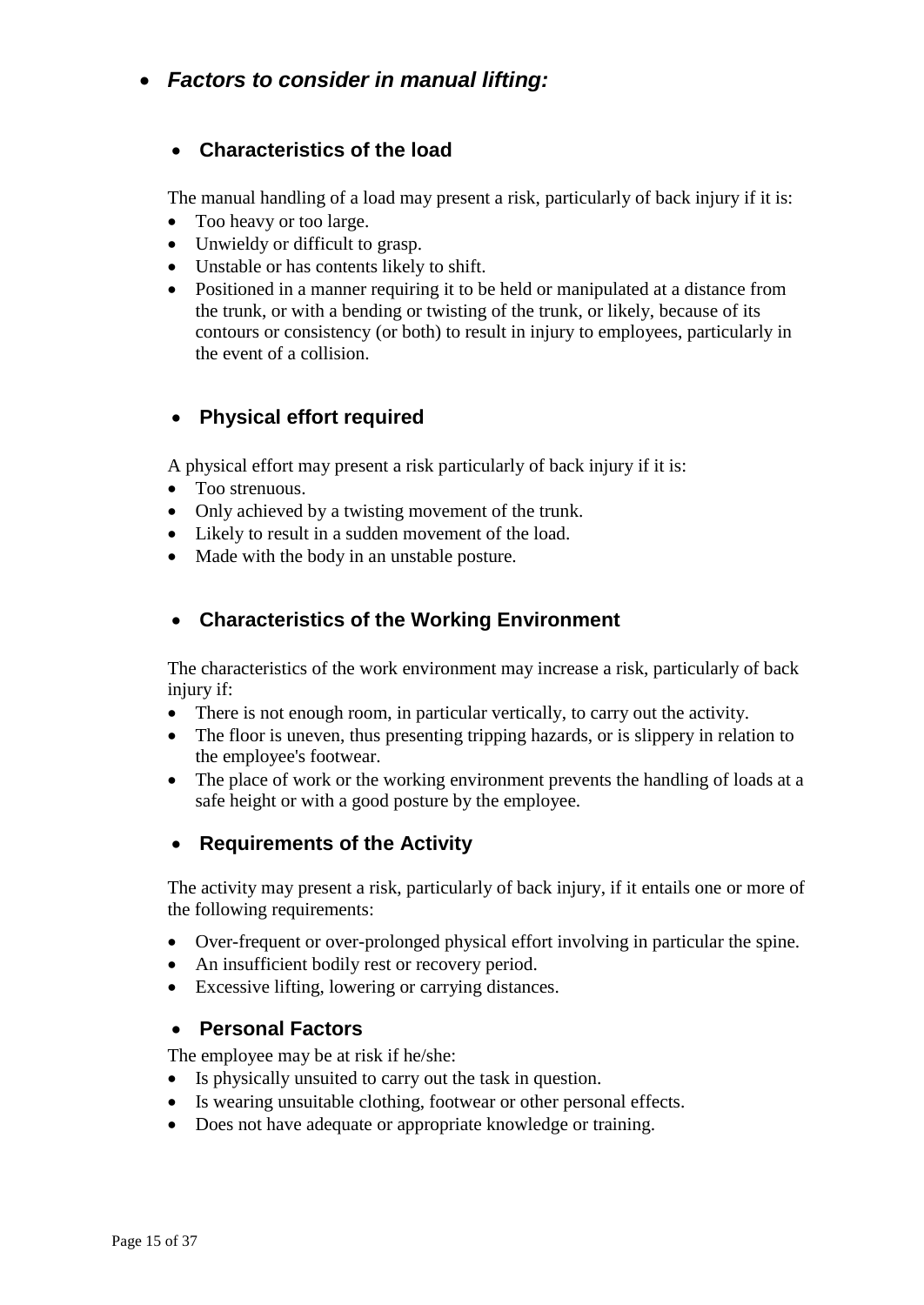

**2. Place the feet.** Feet apart, giving a balanced and stable base for lifting, leaning as far forward as is comfortable.

**3. Adopt a good posture.** Bend the knees so that the hands when grasping the load are as nearly level with the waist as possible. But do not kneel or overflex the knees. Keep the back straight (tucking in the chin helps). Lean forward a little over the load if necessary to get a good grip. Keep shoulders level and facing in the same direction as the hips.



**1. Stop and think.** Plan the lift. Where is the load going to be placed? Use appropriate handling aids if possible. Do you need help with the load? Remove obstructions such as discarded wrapping materials. For a long lift – such as floor to shoulder height – consider resting the load mid-way on a table or bench in order to change grip.



**4. Get a firm grip.** Try to keep the arms within the boundary formed by the legs. The optimum position and nature of the grip depends on the circumstances and individual preference, but it must be secure. If it is necessary to vary the grip as the lift proceeds, do this as smoothly as possible.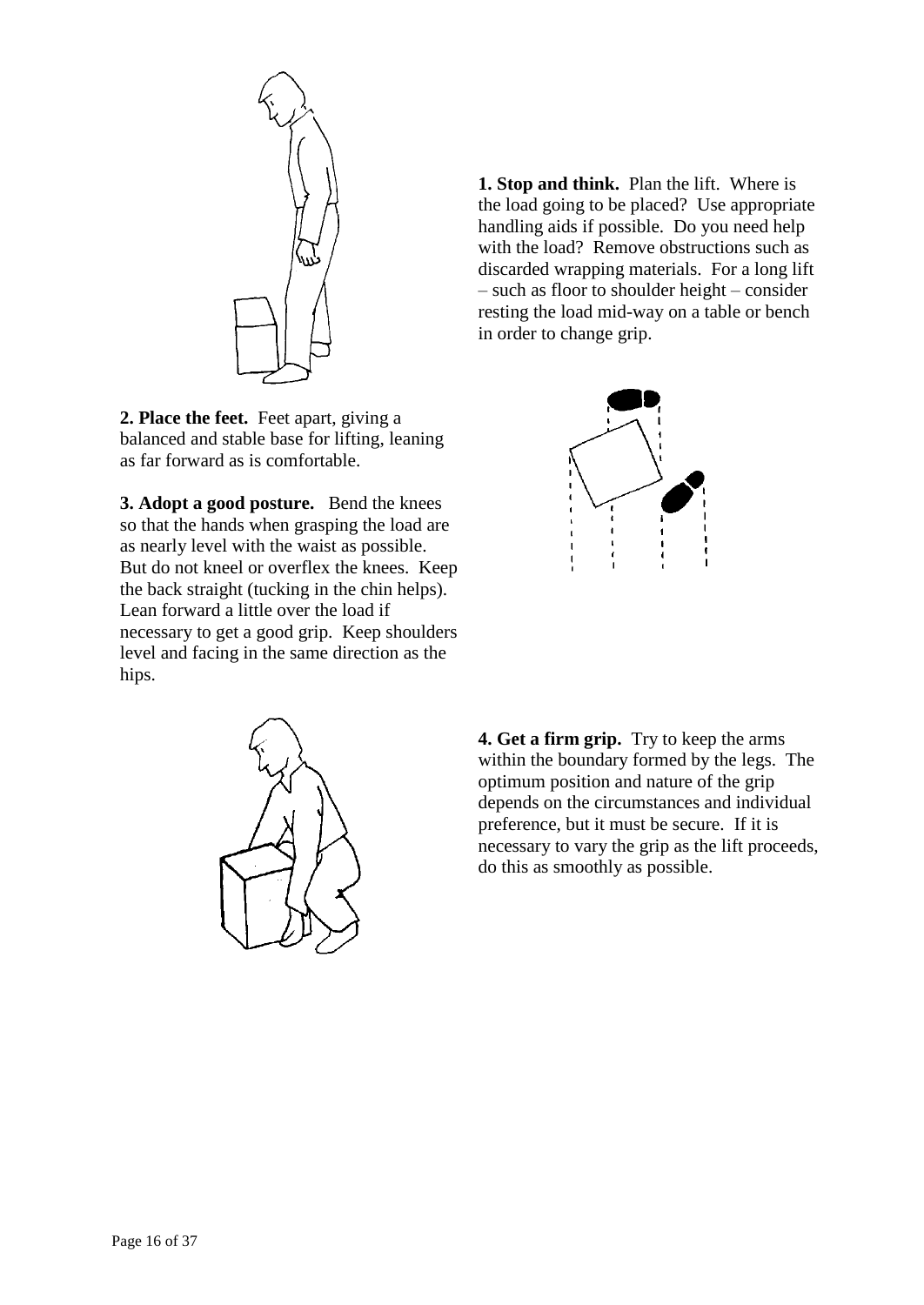





**5. Move the feet.** Don't twist the trunk when turning to the side.

**6. Keep close to the load.** Keep the load close to the trunk for as long as possible. Keep the heaviest side of the load next to the trunk. If a close approach to the load is not possible try sliding it towards you before attempting to lift it.

**7. Put down, then adjust.** If precise positioning of the load is necessary, put it down first, the slide it into the desired position.

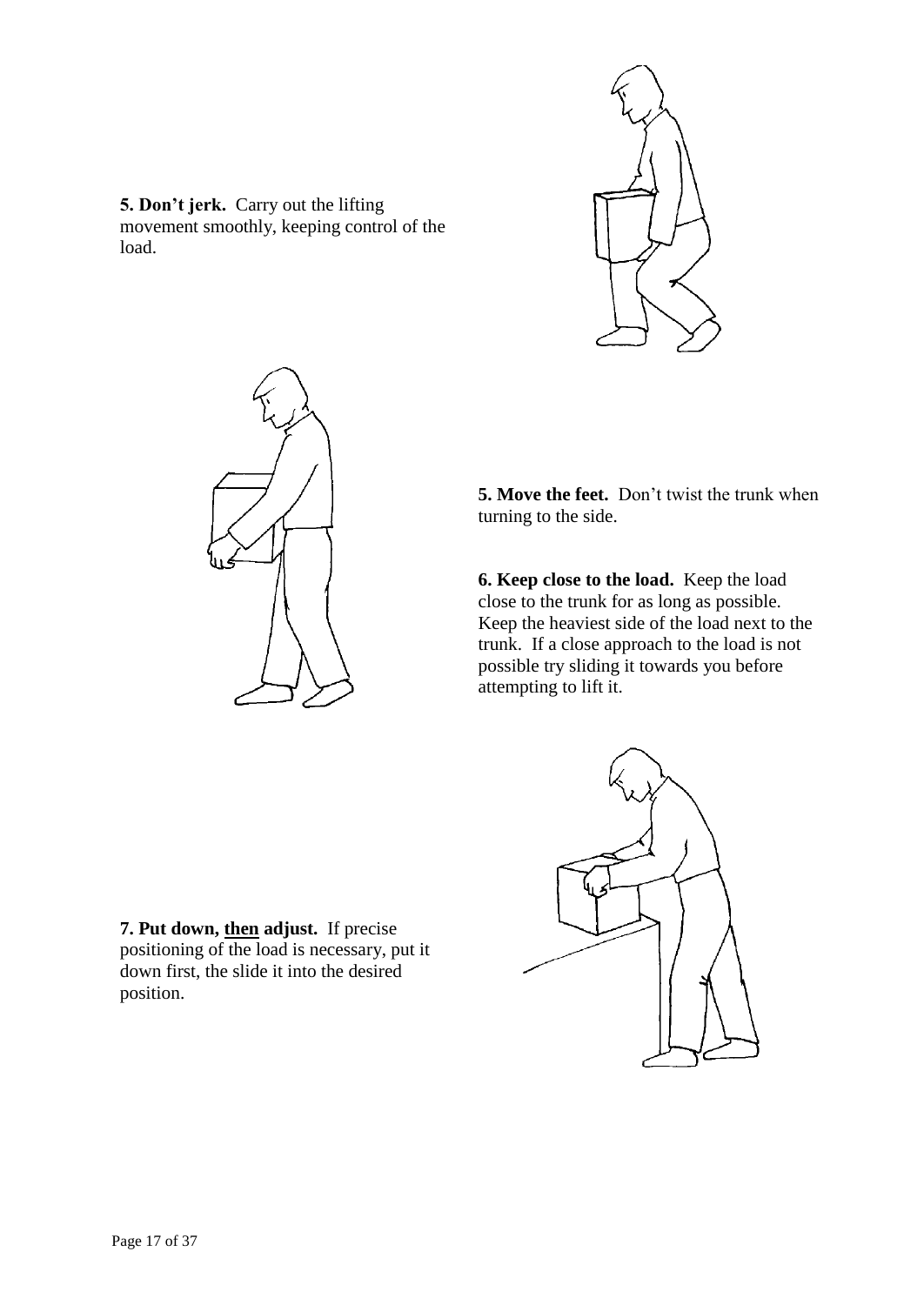**Hazard** • Manual handling of loads; includes putting down, pushing, pulling, carrying or moving a load.

**Risk** • Minor/major injuries to include ruptures, strains and back injuries.

**Control**  Avoid injury when lifting by remembering the following key points

**Measures**

- size up the load,
- bend the knees,
- establish broad base,
- correct grip,
- keep straight back,
- keep load close to body,
- keep arms at side,
- use body momentum.
- If a load is too heavy, or you are in doubt as to the weight, do not lift. If possible, either reduce the weight or get assistance.
- Provision of appropriate training, as necessary for staff involved in manual handling.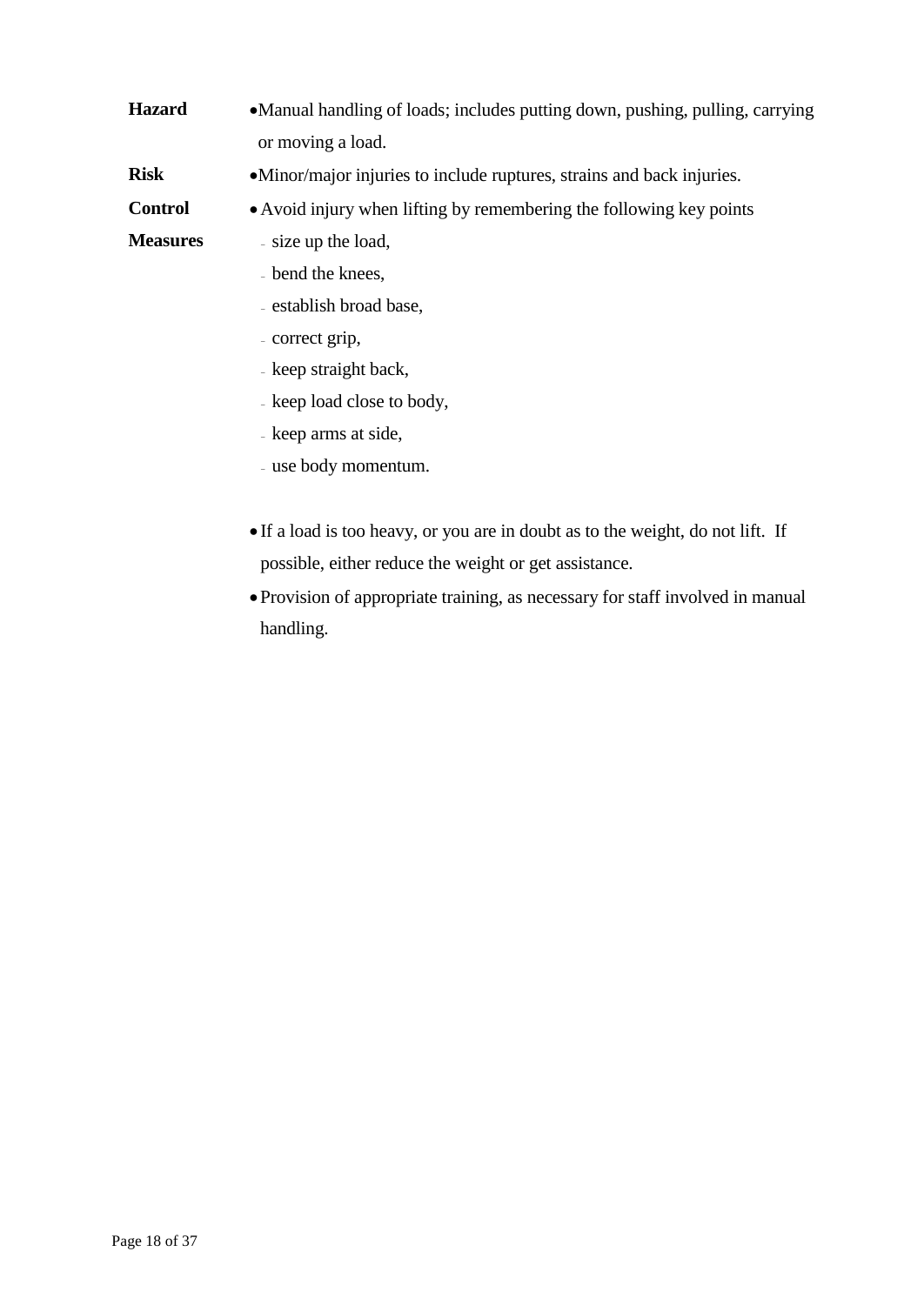# <span id="page-18-0"></span>**17. FIRE**

Section 18(2) of the Fire Services Act, 1981 states;

*"it shall be the duty of every person having control over premises to which this Section applies to take all reasonable measures to guard against the outbreak of fire on such premises, and to ensure as far as is reasonably practicable the safety of persons on the premises in the event of an outbreak of fire."*

Fire or combustion is normally the result of fuel, oxygen and an initial source of heat combining in suitable quantities. The consumption of a material by fire is a chemical reaction in which a heated substance is combined with oxygen. Heat, light, smoke and toxic gases are produced. There are many combustible substances in a golf club environment e.g. wood, diesel, fuel oil, agri-chemicals etc. and equally, there are any number of sources of ignition e.g. electrical faults, overheated machinery, heaters, machine exhausts, etc.

- **Hazard** Working in proximity to combustible material.
- **Risk** Personal injury (burns, shock, asphyxiation, etc.) or possible fatal injury in the event of fire.
- **Control Measures** Ensure there is no source of ignition, i.e. no person smoking, no machinery in operation, no heaters on, etc. when working in or close to areas which have combustible materials.
	- The action which is appropriate on discovering a fire will depend on how far the fire has developed and how quickly it is likely to spread. Many fires are discovered in their early stages and can be brought under control by prompt action. If you discover a fire, raise the alarm/call the fire brigade, evacuate the building/vicinity but check if possible to see that everyone else has evacuated the building/vicinity and only, if safe to do so, should fire fighting be attempted. The importance of first raising the alarm cannot be over emphasised.
	- When working in buildings, or in confined areas, course staff should acquaint themselves with the location of fire-fighting equipment and of exits and fire escapes.
	- course staff should observe fire regulations and co-operate with Club officials, etc. in observing safety measures.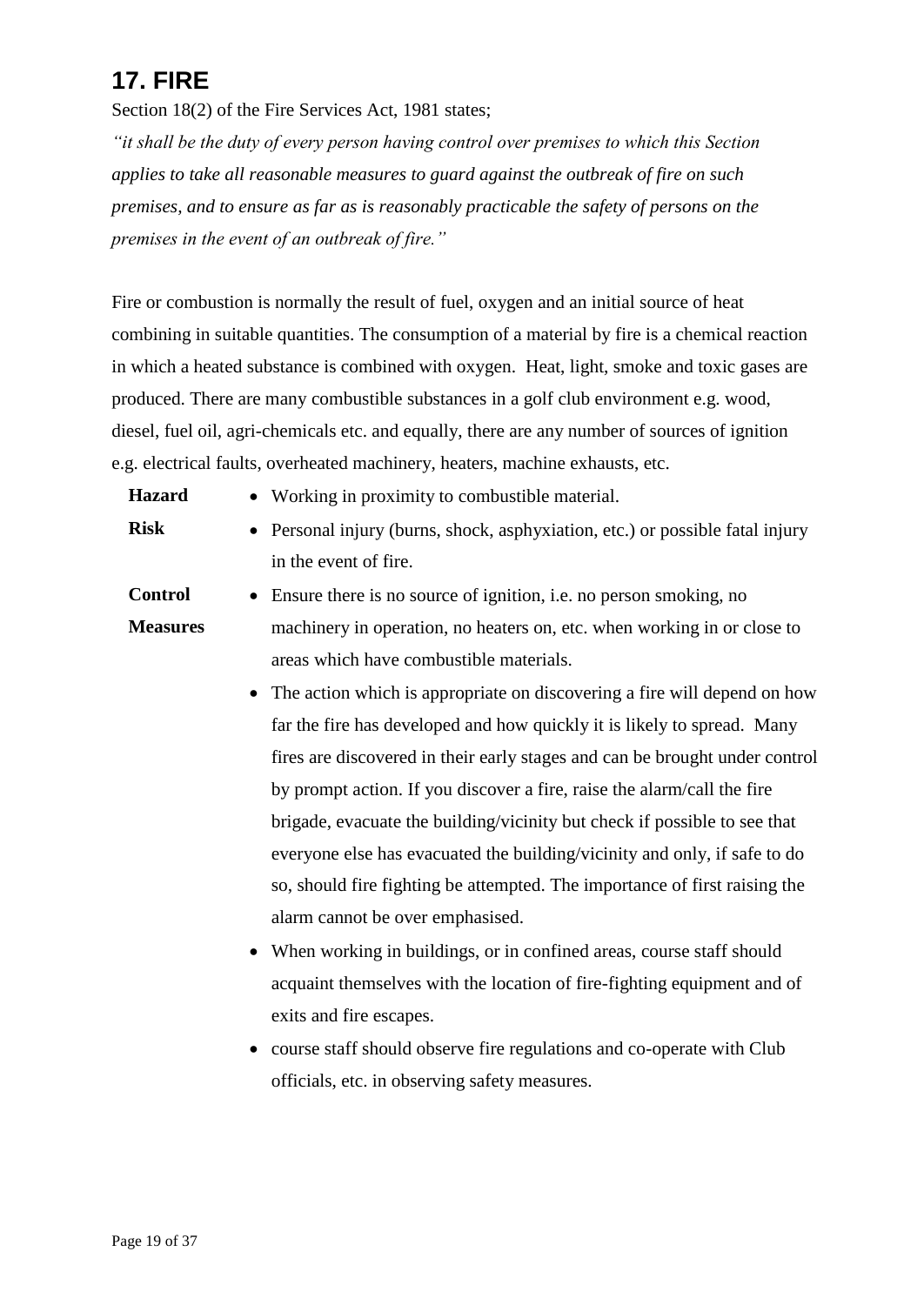# <span id="page-19-0"></span>**18. MACHINERY**

Course machinery is responsible for 30% of all golf club accidents (Source: Teagasc Survey 1992). Awareness of these hazards by course staff will reduce the risk.

It is important to maintain a high standard of personal hygiene particularly when working in ditches or drains. Ensure that all cuts and abrasions are covered with waterproof dressings before and during work. Always wash hands before eating, drinking or smoking. The appropriate Personal Protective Equipment (PPE) should be worn. Cleanliness of clothing is also important because of the possibility of contracting or transmitting disease.

| <b>Hazard</b>                                                                                                                                                    | <b>Risk</b>                                                                                             | <b>Control Measures</b>                                                                                            |
|------------------------------------------------------------------------------------------------------------------------------------------------------------------|---------------------------------------------------------------------------------------------------------|--------------------------------------------------------------------------------------------------------------------|
| Machine or other course machinery<br>working in vicinity of course staff<br>carrying out duties.                                                                 | Possible minor/major<br>or even fatal injury if<br>struck by moving                                     | • Ensure safe working<br>distances from all operating<br>machinery/vehicles.                                       |
| If an operating machine or other<br>course machinery is approached<br>from the rear, the driver/operator<br>may not be aware of the presence<br>of course staff. | machinery.                                                                                              | • Keep the operating<br>machinery/vehicle in view at<br>all times.                                                 |
|                                                                                                                                                                  |                                                                                                         | • Always make<br>driver/operator aware of<br>your presence.                                                        |
|                                                                                                                                                                  |                                                                                                         | • Where pedestrian areas,<br>pathways and doorways are<br>provided, these should be<br>used.                       |
|                                                                                                                                                                  |                                                                                                         | • Where possible avoid<br>standing behind or near<br>stationery machinery/<br>vehicles.                            |
|                                                                                                                                                                  |                                                                                                         | • Be on the alert for vehicles<br>emerging suddenly from<br>around blind corners, or<br>through gates or doorways. |
| Travelling with the driver in the<br>cab or on drawbar.                                                                                                          | Minor/major or even<br>fatal injury should you<br>for whatever reason<br>fall off/under the<br>machine. | • Do NOT travel on a<br>machine being driven by<br>somebody else.                                                  |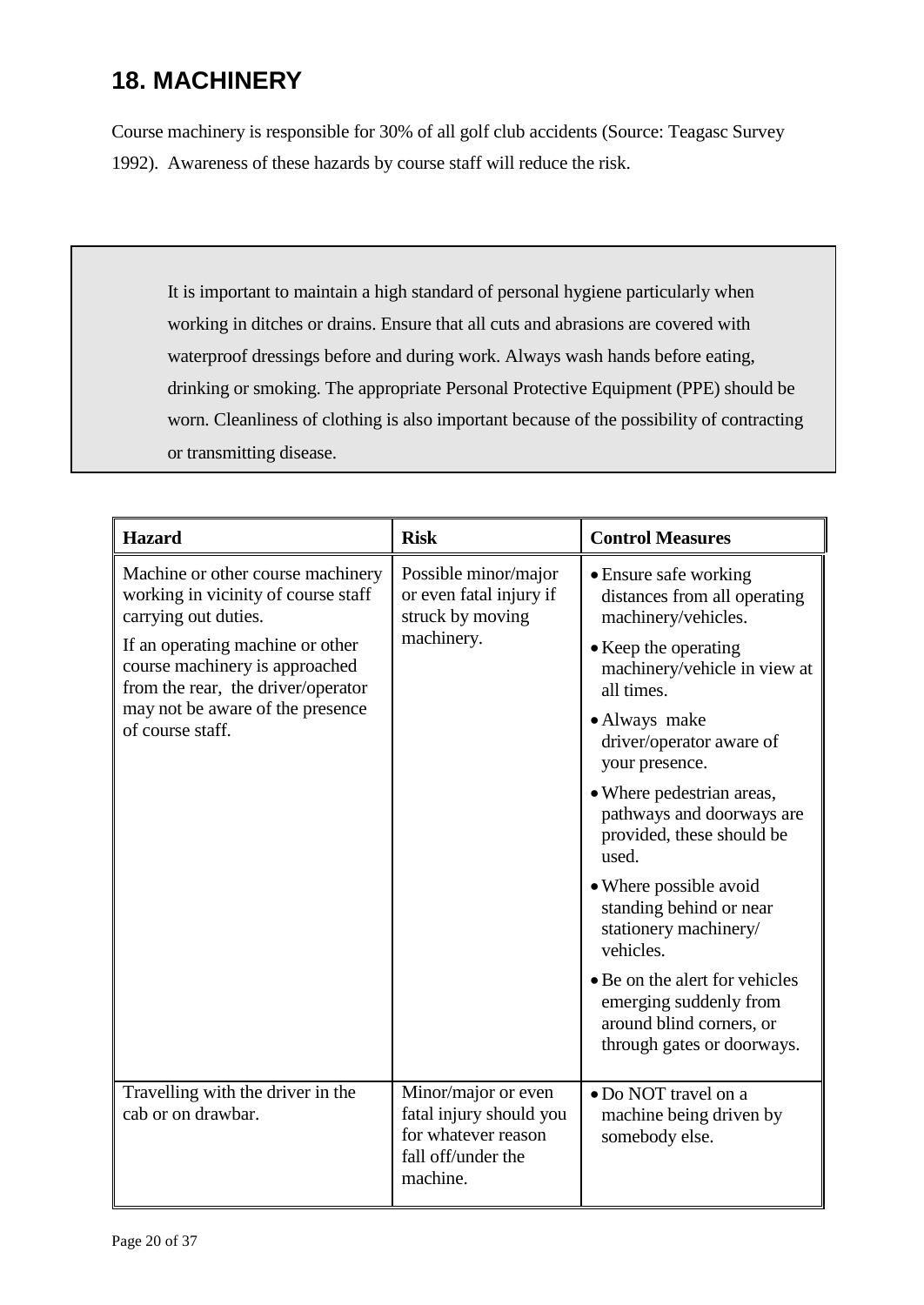| Unguarded shafts, pulleys, belts or<br>chains. Movement of machinery<br>parts consists basically of rotary,<br>sliding or reciprocating motion or a<br>combination of these. | These movements may<br>cause injury by<br>puncture, impact or<br>crushing which could<br>result in minor/major<br>or even fatal injury, for<br>example, possibility of<br>getting entangled in<br>the belts.                                            | • Ensure safe working<br>distances from all operating<br>machinery/vehicles.<br>• Keep away from<br>machinery/vehicles<br>particularly if there is a<br>danger of getting entangled<br>or of flying parts e.g. rotary<br>mower.<br>• Always make<br>driver/operator aware of |
|------------------------------------------------------------------------------------------------------------------------------------------------------------------------------|---------------------------------------------------------------------------------------------------------------------------------------------------------------------------------------------------------------------------------------------------------|------------------------------------------------------------------------------------------------------------------------------------------------------------------------------------------------------------------------------------------------------------------------------|
|                                                                                                                                                                              |                                                                                                                                                                                                                                                         | your presence.<br>• Ensure that loose fitting<br>clothing does not come in<br>contact with moving<br>machinery/machine parts.                                                                                                                                                |
| Assisting an operator to rectify a<br>malfunctioning machine while it is<br>still operating e.g. blockage at a<br>blade.                                                     | Risk of becoming<br>entangled in the<br>machine resulting in<br>minor/major<br>injury(loss of limb) or<br>even fatal injury.                                                                                                                            | · Do NOT assist an operator<br>to rectify a malfunction,<br>particularly when the<br>machine is still operating.                                                                                                                                                             |
| Placing a finger over an oil leak in<br>a pressurised hydraulic hose pipe.                                                                                                   | The pressure is so<br>great that oil will<br>penetrate the skin and<br>can enter the blood<br>system. Pressurised<br>hydraulic oil can easily<br>cause the loss of a<br>hand or a limb due to<br>gangrene, if oil comes<br>in contact with the<br>skin. | • NEVER place a finger over<br>any leak in the hydraulic<br>hose or coupling, no matter<br>how small.<br>• NEVER touch or rub an oil-<br>damp patch on a hydraulic<br>hose. This could precipitate<br>a sudden high pressure leak.                                           |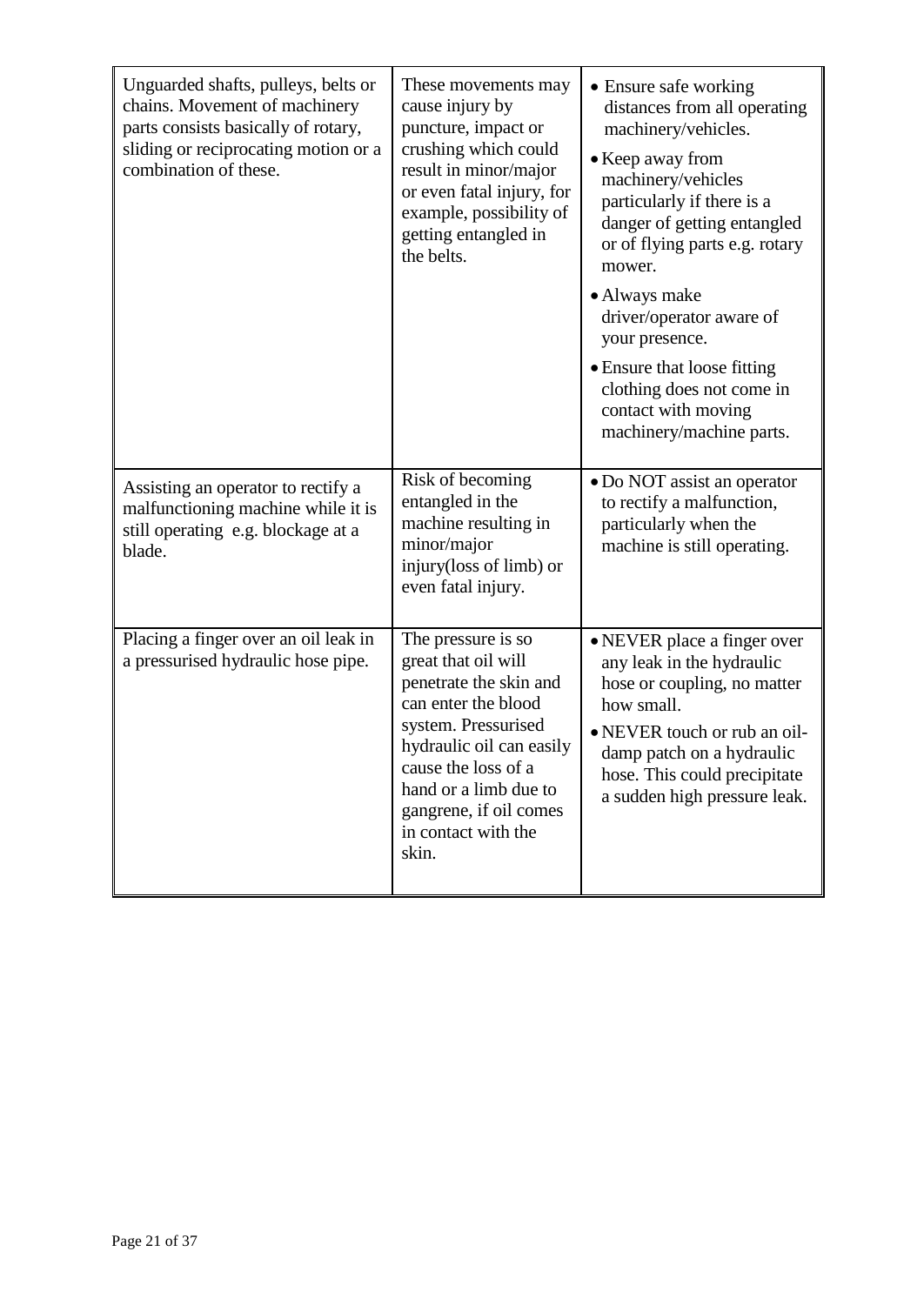# <span id="page-21-0"></span>**19. HAND-HELD TOOLS**

Among the more dangerous hand tools used by course staff are the chain-saw and strimmer.

### <span id="page-21-1"></span>*Prior to work commencing*

- Operator must be conversant in use of the equipment to be used
- Machinery must be in proper repair and working order before commencing work
- Must have PPE i.e. safety footwear, facemask or goggles, head protection, hearing protection, gloves, appropriate outdoor clothing
- <span id="page-21-2"></span> *Hazards*
	- Injury to feet and legs
	- Ejection of debris from machinery while cutting
	- Slips and trips due to uneven or slippery ground
	- Manual handling of equipment
	- Noise from machinery operations
	- Other persons in the vicinity of the work area, e.g. passers-by

### <span id="page-21-3"></span>*Control measures*

- Ensure guards on machinery in place and effective for protection
- Ensure that working area is clear of debris before starting operations
- Always wear protective clothing and PPE
- Take extra care on uneven and/or sloping ground
- Use appropriate manual handling skills for moving equipment

### <span id="page-21-4"></span>*On-Course Driving / Driver & Passenger Safety*

Course vehicles, while basically stable, can over-turn if they are unbalanced due to overloading, rough handling or are allowed to get out of control on sloping or rough ground. Please observe the following:

- concentrate on what you are doing don't let your thoughts wonder
- use the minimum speed necessary especially when turning
- allow plenty of room for turning near banks and ditches
- stop the engine and apply the foot brake fully before disembarking
- do not disembark when vehicle is in motion even if only travelling at slow speed
- report any malfunction to the Course Superintendent immediately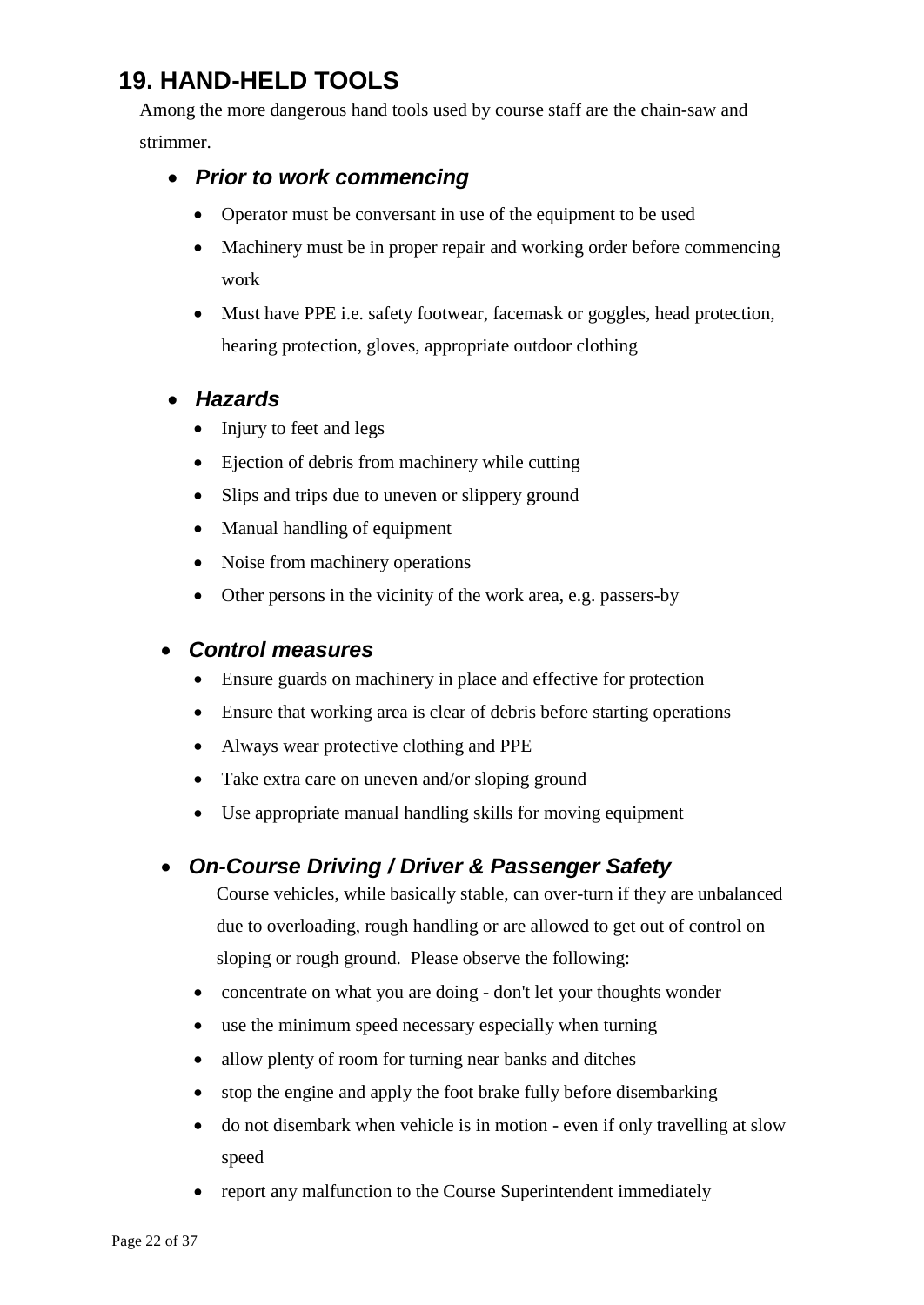do not carry more than the maximum number of persons allowed on the vehicle

### <span id="page-22-0"></span>*When Operating Vehicles on Slopes*

- remember that the wheel grip decreases in wet weather
- drive straight down and up steep slopes
- turn up hill, when possible, after driving across a slope
- keep wheel turned inwards against the slope when parking

### <span id="page-22-1"></span>**20. INFECTIONS**

Water hazards are designed as part of a golf course but to course staff they present a risk of picking up infections. Water hazards may be ditches, drains, culverts, ponds, and slowflowing rivers and course staff need to maintain these as much as the fairways and greens. Weil's Disease (leptospirosis) is the most common risk and is usually picked up from rats' urine. The bacteria which cause leptospirosis can get into the body through cuts and scratches and through the lining of the mouth, throat and eyes.

Symptoms are a flu-like illness with fever, chills, a persistent and severe headache, and muscle pains, especially in the legs. It can be treated with antibiotics, but since most people have a mild illness and recover within a few weeks without treatment, it often goes undiagnosed. A small number of people can have a more serious illness with jaundice and kidney failure and can be fatal in a very small number of cases.

| Hazard                                             | <b>Risk</b>                              | <b>Control Measures</b>                                                                                                                                                                                                                                                                                                                           |
|----------------------------------------------------|------------------------------------------|---------------------------------------------------------------------------------------------------------------------------------------------------------------------------------------------------------------------------------------------------------------------------------------------------------------------------------------------------|
| Working in water courses and<br>surrounding areas. | Contamination<br>of water by<br>animals. | <b>Appropriate Personal Protective</b><br>Equipment (PPE) should be worn,<br>particularly rubber gloves and<br>wellington boots.<br>Wash hands thoroughly before eating.<br>If you have a cut or scratch, ensure it is<br>covered by a waterproof plaster and<br>cuts or abrasions received during<br>activities should be thoroughly<br>cleaned. |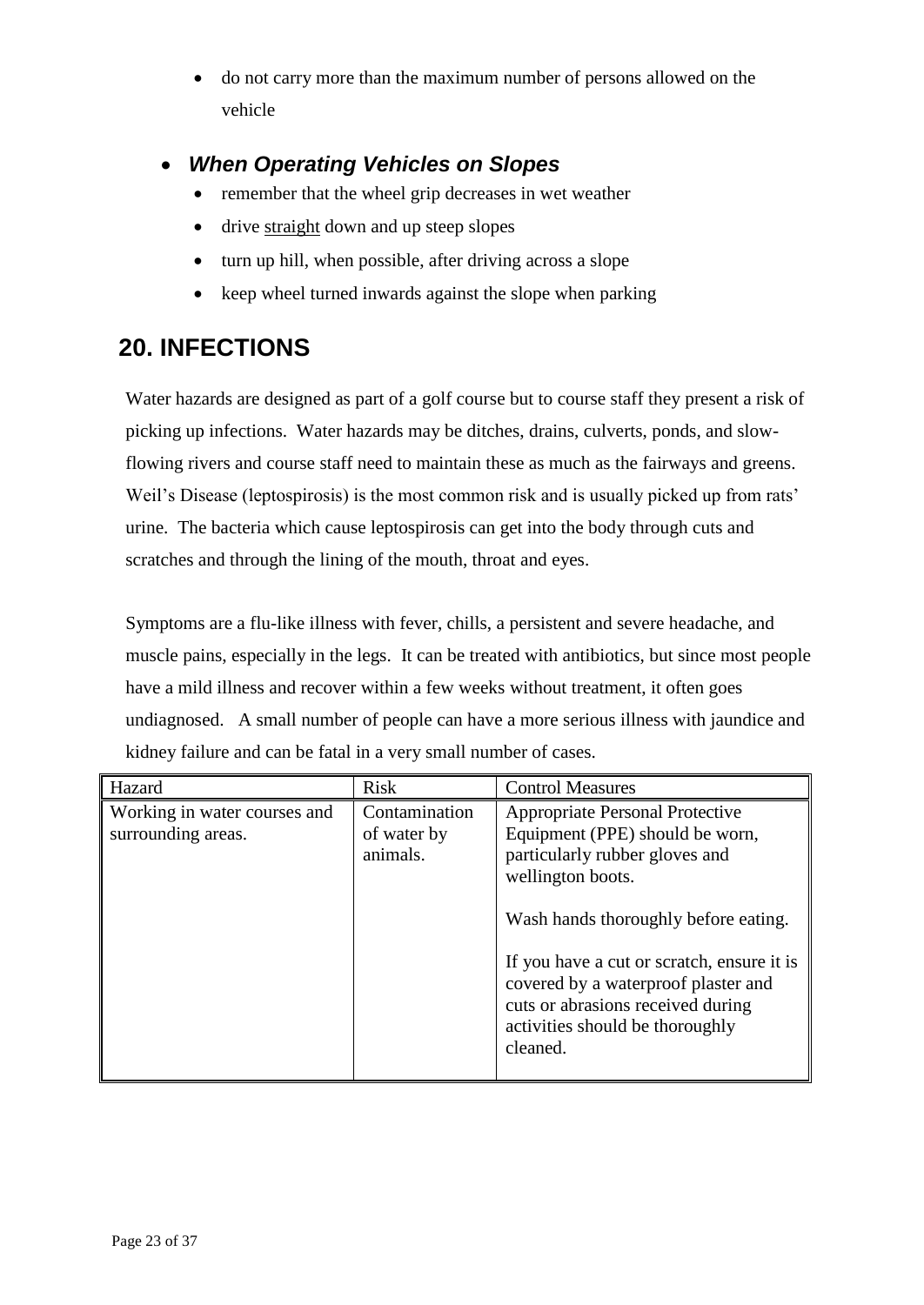# <span id="page-23-0"></span>**21. BUILDINGS AND FIXED EQUIPMENT**

Trips, slips and falls in golf club compounds account for 23% of all course accidents (Source: Teagasc Survey 1992). When walking in the vicinity of course buildings, course staff should be vigilant for hazards such as swinging doors and gates, unguarded manhole covers, loose objects that perhaps may fall, etc.

It is important for course staff to maintain a high standard of personal hygiene since they work in areas which may have been contaminated by animals - hares, rabbits, rats, etc. Ensure that all cuts and abrasions are covered with waterproof dressings before and during work. Always wash hands before eating, drinking or smoking. The appropriate PPE should be worn.

| <b>Hazard</b>                                                                                        | <b>Risk</b>                                                                                                                                                                                                                                                                                                                      | <b>Control Measures</b>                                                                                                                                                      |
|------------------------------------------------------------------------------------------------------|----------------------------------------------------------------------------------------------------------------------------------------------------------------------------------------------------------------------------------------------------------------------------------------------------------------------------------|------------------------------------------------------------------------------------------------------------------------------------------------------------------------------|
| Protruding nails in plank, sharp<br>objects, etc.                                                    | Minor/major injury.<br><b>Possible Tetanus</b><br>infection.<br>Tetanus (lockjaw) is<br>caused by the bacteria<br>clostridia, the spores<br>of which can live in<br>the ground and<br>decomposing material.<br>Manure in particular,<br>may contain high<br>levels of spores. The<br>organism enters the<br>body through wounds. | • Proceed with caution at all<br>times and pay particular<br>attention to your immediate<br>surroundings.<br>• Appropriate PPE should be<br>worn.                            |
| Items which are at an awkward<br>angle for course staff, e.g.<br>sleepers, stakes, steel-poles, etc. | Danger of slipping or<br>falling when checking<br>details in new course<br>work leading to<br>minor/major or even<br>fatal injury.                                                                                                                                                                                               | • Have appropriate equipment<br>to facilitate work in such<br>circumstances.<br>• Appropriate PPE should be<br>worn (protective steel-toe cap<br>shoes, safety helmet, etc). |
| Cluttered and untidy compound<br>and course buildings.                                               | Minor/major injury<br>from falls, trips or<br>bumping against sharp<br>pointed objects.                                                                                                                                                                                                                                          | • Proceed with caution at all<br>times and take care in these<br>surroundings.<br>• Watch out for sharp objects<br>or edges and tripping<br>hazards.                         |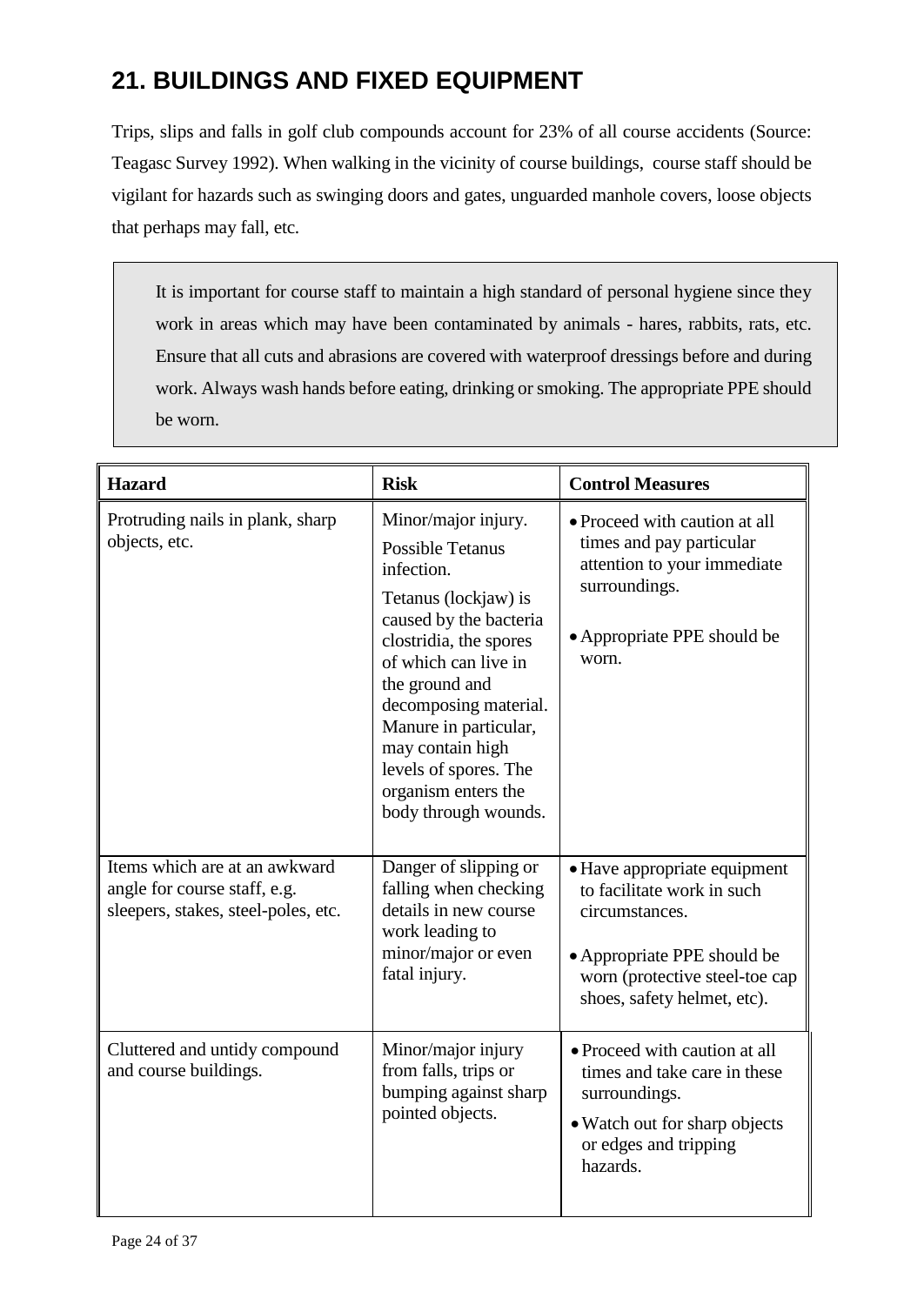| Inadequate natural light                                                                           | Possible minor/major<br>injury from bumping<br>into /tripping over<br>items in dimly lit<br>conditions. | • Proceed with caution at all<br>times and pay particular<br>attention to your immediate<br>surroundings.<br>• All work areas should be lit<br>by natural and/or artificial<br>sources to level required for<br>the intended activity.      |
|----------------------------------------------------------------------------------------------------|---------------------------------------------------------------------------------------------------------|---------------------------------------------------------------------------------------------------------------------------------------------------------------------------------------------------------------------------------------------|
| Working in proximity to<br>combustible substances e.g. fuel<br>oil, heaters, infra red lamps, etc. | Possibility of<br>minor/major injury<br>(burns) or even fatal<br>injury.                                | • Avoid working near<br>unprotected heaters, etc.<br>• Ensure that there is no source<br>of ignition <i>i.e.</i> no person<br>smoking or machinery in<br>operation when working in or<br>close to areas which have<br>combustible material. |

# <span id="page-24-0"></span>**22. ELECTRICITY ON THE COURSE**

There have been a number of course fatalities due to electricity because some electrical fittings and/or equipment on courses are unsuitable or poorly maintained. Electrical installations and equipment on courses must comply with the Safety, Health and Welfare (General Application) Regulations, 1993 (S.I. No. 44 of 1993).

When working in the presence of electrical fittings, it is important to observe that wires and installations appear to be in sound condition and that naked wires are not exposed. Electrical equipment should be suitably identified and marked and it should bear the manufacturers' name and its electrical rating.

Course staff should not interfere with electrical equipment except in cases where it is necessary as part of their duties, in an emergency or where a facility is provided for general use or for the specific use of Club personnel. Water hoses must never be directed at electrical installations, e.g. in the case of fire.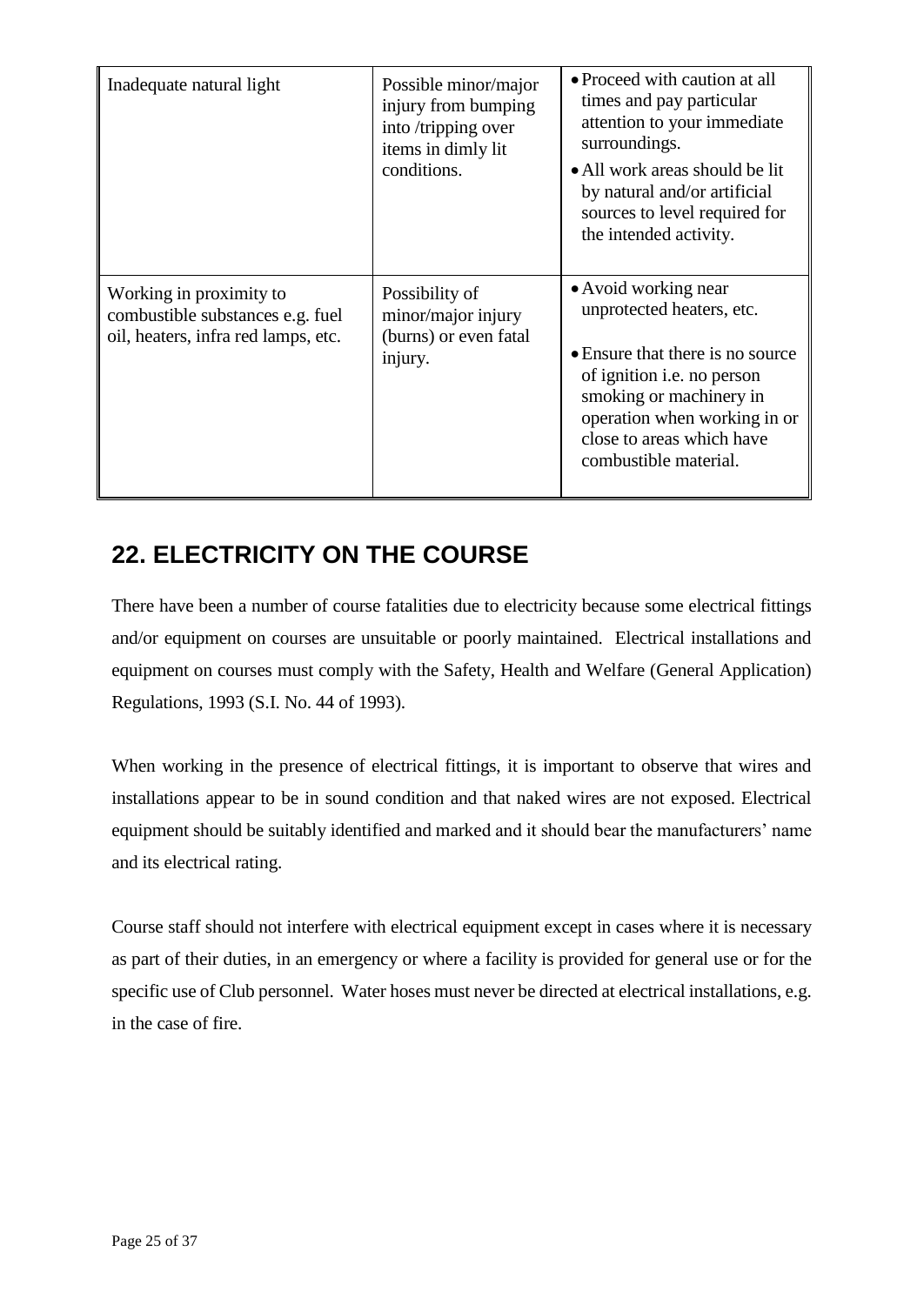The electrical hazards listed below and overleaf are examples of situations which may be encountered by course staff.

| <b>Hazard</b>                                                                                                                                                     | <b>Risk</b>                                                                | <b>Control Measures</b>                                                                                                                                                                                                                                                                                                                                                          |
|-------------------------------------------------------------------------------------------------------------------------------------------------------------------|----------------------------------------------------------------------------|----------------------------------------------------------------------------------------------------------------------------------------------------------------------------------------------------------------------------------------------------------------------------------------------------------------------------------------------------------------------------------|
| Damaged or worn cables, taped<br>joints or loose electric cables in<br>sheds, yards, etc.                                                                         | Minor/major (electric<br>shock, falls) or fatal<br>injury (electrocution). | • NEVER touch worn or<br>temporary taped cables.<br>• Report such defects<br>immediately.<br>• Watch out for loose cables<br>and proceed with caution<br>at all times.                                                                                                                                                                                                           |
| Unsuitable domestic type plugs<br>used in compound or connections<br>to plugs with exposed wires,<br>inadequate earthing, overloaded<br>distribution boards, etc. | Minor/major (electric<br>shock) or fatal injury<br>(electrocution).        | • NEVER touch exposed<br>wires. Industrial type<br>plugs and sockets<br>(coloured blue for 220<br>volt) should be used.                                                                                                                                                                                                                                                          |
| Portable equipment including drills,<br>welding gear, etc.                                                                                                        | Minor/major (electric<br>shock) or fatal injury<br>(electrocution).        | • Be careful in contact with<br>electrical equipment.<br>Where possible, a<br><b>Residual Current Device</b><br>(RCD) should be fitted to<br>all electrical circuits for<br>safety.                                                                                                                                                                                              |
| Overhead cables crossing the path<br>of vehicular traffic.                                                                                                        | Minor/major (electric<br>shock) or fatal injury<br>(electrocution).        | • Do NOT travel on<br>machine/other course<br>machinery being driven<br>by somebody else. Good<br>machine operators<br>NEVER carry passengers.<br>• If driving/being carried on<br>a vehicle, take note of the<br>height of overhead cables<br>to and from the compound<br>and whether there is<br>adequate clearance for<br>high vehicles and loads<br>travelling beneath them. |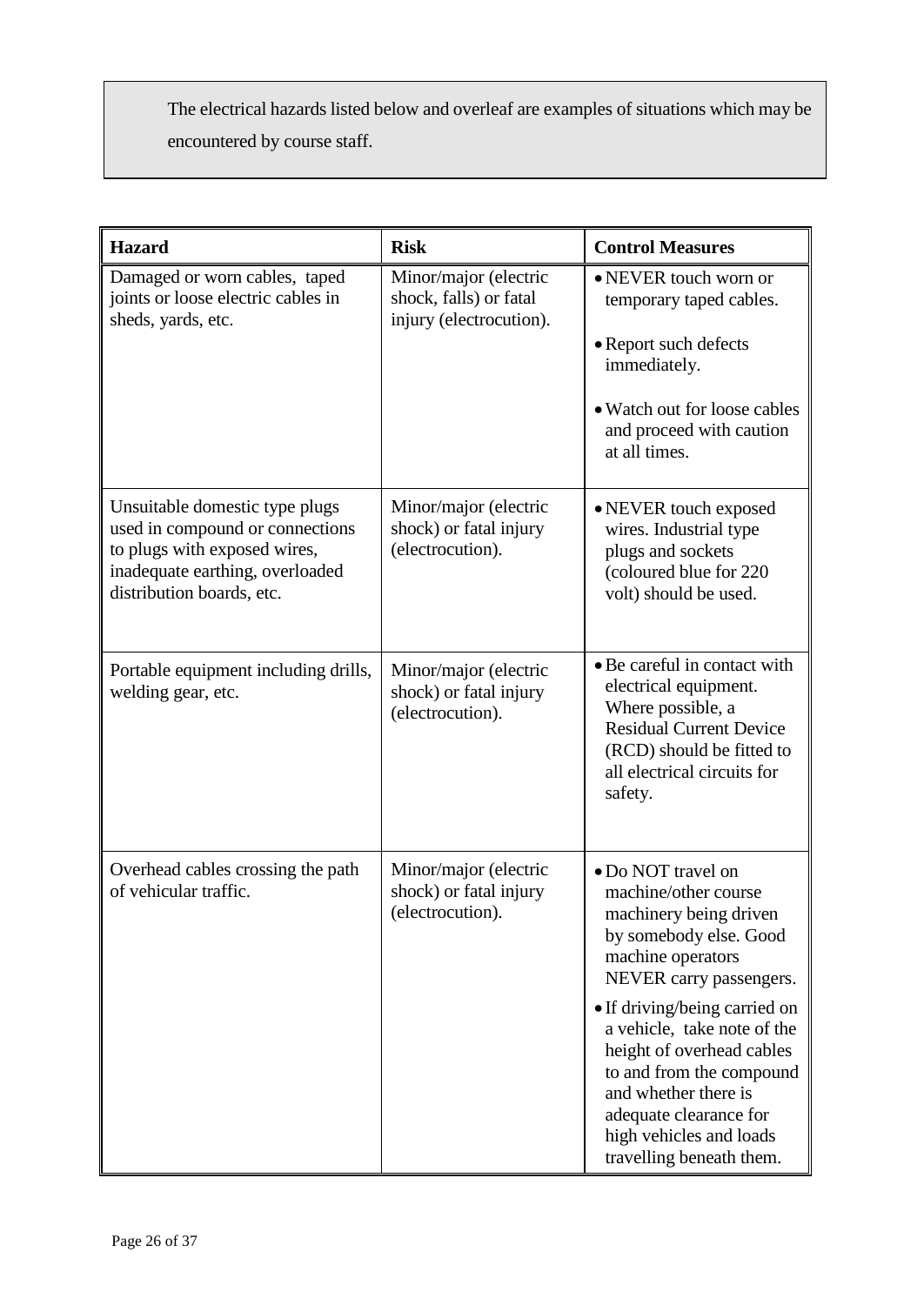# <span id="page-26-0"></span>**23. CHEMICALS**

The variety of chemicals available to course staff continues to rise as green-keeping practices change and new grass treatment systems evolve. In general chemicals must all be considered potentially dangerous to man. When using any pesticide product it is important to read the label fully and strictly adhere to the safety precautions outlined on the label.

Personal exposure to chemicals may possibly lead to acute chronic toxicity via exposure route;

- through the nose and lungs i.e. by breathing contaminated air,
- through the mouth i.e. by ingestion, e.g. if you touch your mouth after you have been handling chemicals or swallow accidentally;
- by skin contact even when there are no wounds or scratches, as some chemicals can pass straight through the skin.

The risks could include:

- eye irritation, possible permanent damage to vision,
- injury to lungs and respiratory tract,
- skin irritation, dermatitis.

By whatever route chemicals get into the body, they then pass into the blood stream which can carry them to the liver, kidney, brain and nervous system and cause damage. Health problems may not occur immediately. More often harmful chemicals affect your health without you being aware of it. Indeed, sometimes the damage may not appear for years, long after you have stopped handling the chemical.

The control measures when handling/coming into contact with harmful chemical agents are as follows;

- The hazards associated with toxic materials must be communicated effectively to the user as follows:- (i) training and instruction, (ii) the Safety Hazard Data Sheet for the material, (iii) the hazard warning label attached to the chemical container.
- Current Safety Hazard Data Sheets should be obtained for chemicals in use or to which you are exposed while on course activities. Details of necessary precautions and dangers must be observed.
- Strict hygiene must be observed in the presence of all toxic materials.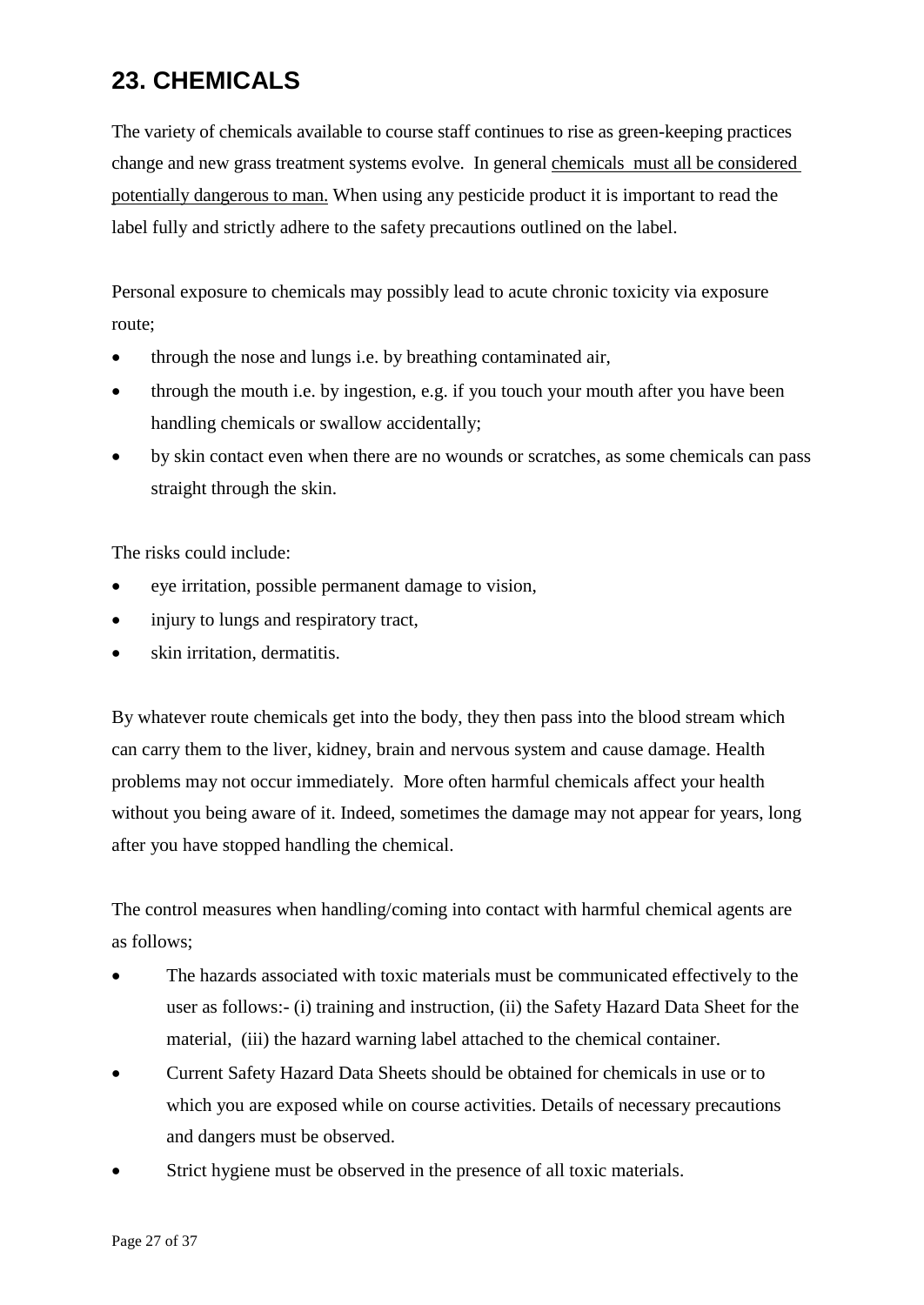- Appropriate PPE should be worn when required, to protect against contamination/ poisoning.
- Chemicals should be stored and transported in a suitable container which is clearly labelled.
- Be on the lookout for hazard warning signs which may indicate if chemicals are being used.

HSA leaflets titled "Use Chemicals Safely", "CHEMWISE", "Occupational Asthma" and "Guidance Notes on Prevention of Dermatitis" are available from the Safety and Health Authority.

| <b>Hazard</b>                                                             | <b>Risk</b>                               | <b>Control Measures</b>                                                                                                              |
|---------------------------------------------------------------------------|-------------------------------------------|--------------------------------------------------------------------------------------------------------------------------------------|
|                                                                           |                                           | (in addition to those listed<br>earlier in Section 12)                                                                               |
| Careless storage of chemicals with<br>inadequate labelling.               | Risk of injury (burns,<br>poisoning) from | • Safe storage.                                                                                                                      |
|                                                                           | incorrect usage.                          | • Clear labelling.                                                                                                                   |
| Coming into contact with spray mist<br>and/or drift while course is being | Personal<br>contamination                 | • Be aware when a colleague<br>is on spraying duty.                                                                                  |
| sprayed.                                                                  | (see Section 12 above)                    | • Do not enter any area<br>where spraying is in<br>progress until it is clearly<br>safe to do so.                                    |
|                                                                           |                                           | • Appropriate PPE should be<br>worn as required to protect<br>against contamination/<br>poisoning.                                   |
|                                                                           |                                           | • Strict hygiene must be<br>observed in the presence of<br>all toxic material.                                                       |
|                                                                           |                                           | • A calm day is best for<br>spraying.                                                                                                |
|                                                                           |                                           | • If spray drift is reaching the<br>machine cab, first try to<br>reduce it by reducing<br>pressure and/or using<br>bigger size jets. |
|                                                                           |                                           | • Have an enclosed back<br>window on machine cab.                                                                                    |
| Attempting to remedy a blocked<br>nozzle on a sprayer.                    | May result in<br>poisoning.               | • NEVER carry out this<br>procedure.                                                                                                 |
|                                                                           |                                           | • Obtain replacement nozzle.                                                                                                         |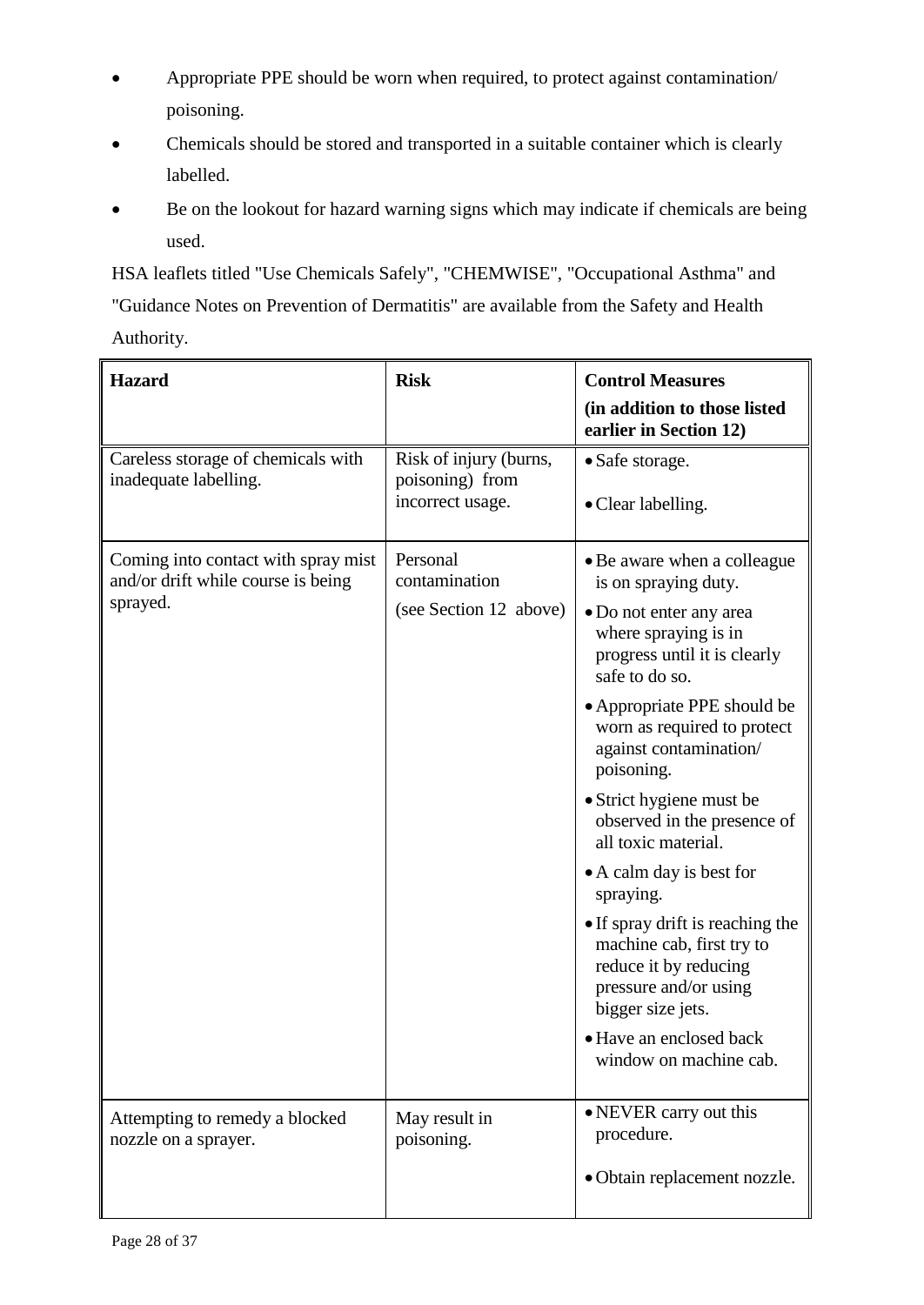| Contact with chemical while<br>opening and mixing in preparation<br>for spraying. | Personal<br>contamination<br>(see Section 12 above)                                                                           | • Be careful in opening<br>chemical containers and<br>filling tanks.<br>• Use proper funnels and<br>measures and avoid<br>splashing.<br>• Appropriate PPE must be<br>worn especially rubber<br>gloves (neopropene or<br>nitrile), face shield and<br>overalls.                     |
|-----------------------------------------------------------------------------------|-------------------------------------------------------------------------------------------------------------------------------|------------------------------------------------------------------------------------------------------------------------------------------------------------------------------------------------------------------------------------------------------------------------------------|
| Handling of acids.                                                                | Spillage on the skin<br>and splashes to the<br>eyes causing acid<br>burns, eyes irritation,<br>etc.<br>(see Section 12 above) | • Adopt care in handling the<br>acid.<br>• Strict hygiene must be<br>observed in the presence of<br>all toxic material.<br>• Apply water quickly to an<br>acid burn.<br>• Use protective clothing<br>such as rubber gloves<br>(neoprene or nitrile), face-<br>shield and overalls. |

# <span id="page-28-0"></span>**24.LABELLING OF HAZARDOUS CHEMICALS**

<span id="page-28-1"></span>*Explosive:*



May explode if subject to heat, shock or friction.

Precautions: a) Store away from other materials. b) Always observe recommendations for storage and use.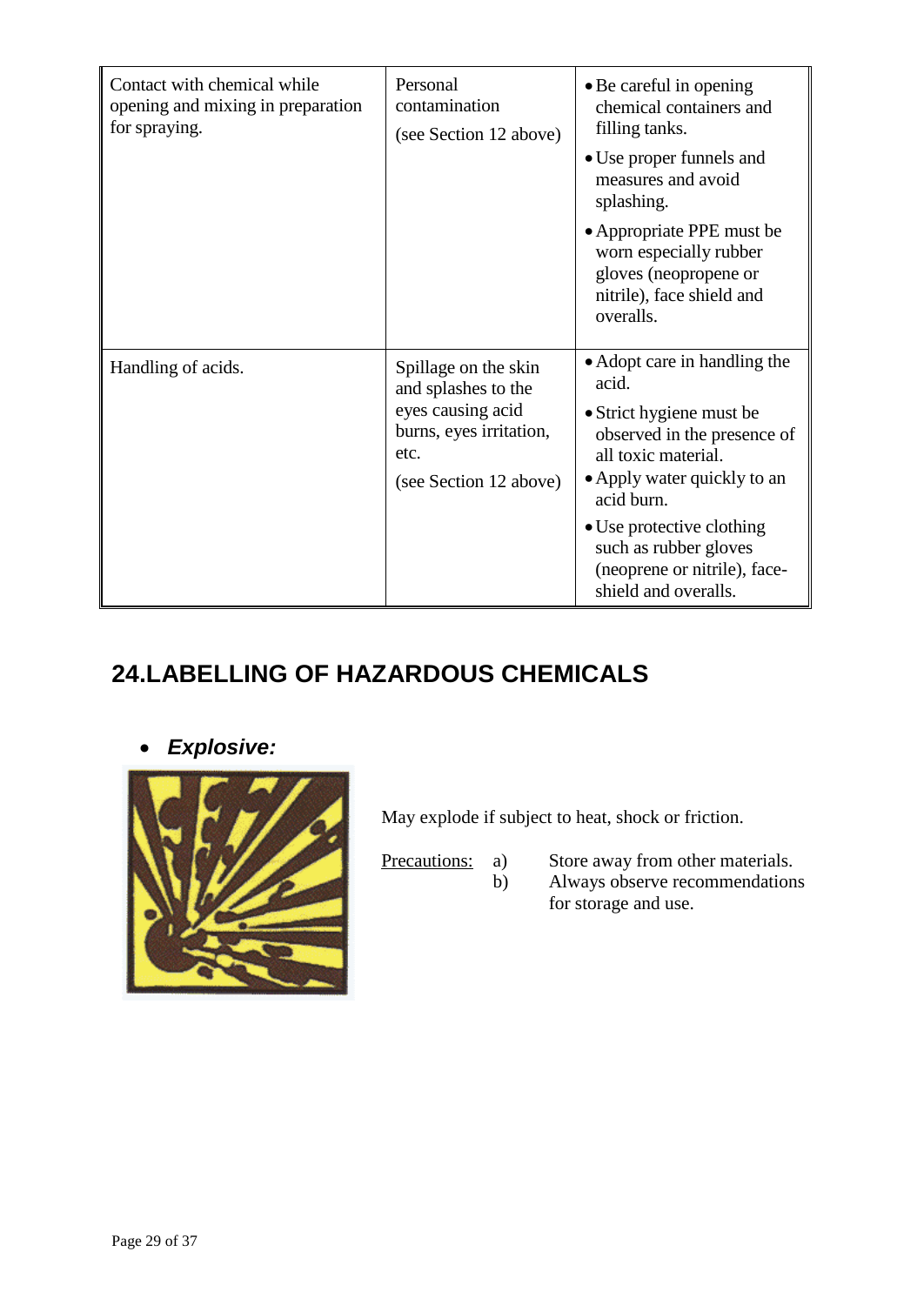<span id="page-29-0"></span>*Oxidising:*

Produces heat on reaction with other materials and creates a fire risk in contact with flammable or combustible materials.

- Precautions: a) Store away from other materials.
	- b) Always observe recommendations for storage and use.
	- c) Keep container tightly closed.



<span id="page-29-1"></span>*Highly Flammable*



A gas solid or liquid with flash point below  $0^{\circ}$ C and a boiling point below or equal to 35°C.

- Precautions: a) Keep away from sources of ignition.
	- b) Do not smoke.
	- c) Store in a secure place.
	- d) Keep container tightly closed.

#### **Flammable**

A liquid having a flash point between 21°C and 55°C.

- Precautions: a) Keep away from sources of ignition.
	- b) Do not smoke.



### <span id="page-29-2"></span>*Toxic or Very Toxic*



May cause serious or extremely serious health risks or death if inhaled, swallowed or if it penetrates the skin.

Precautions: a) Use exhaust ventilation system or full breathing apparatus to prevent exposure to dusts, vapours etc.

- b) Wear protective clothing.
- c) Do not eat, drink or smoke.
- d) Wash hands thoroughly after use.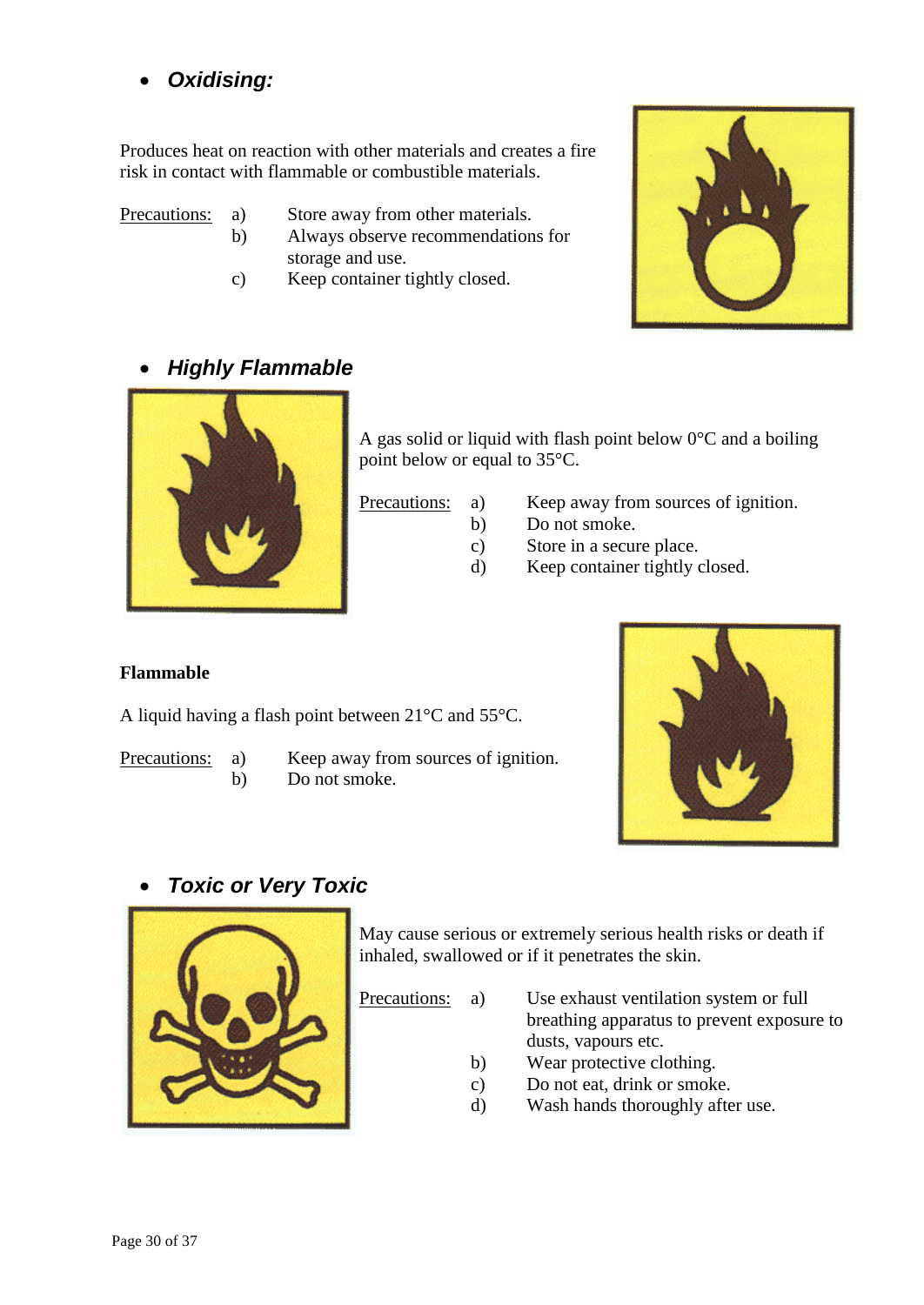### <span id="page-30-0"></span>*Corrosive*

May cause chemical burns to skin and eyes, may also be corrosive to certain materials.

Precautions: a) Wear protective clothing to avoid contact with skin, eyes and clothing.

b) Provide good ventilation. Specific chemicals may require the use of a protective face-mask.

<span id="page-30-1"></span>



May cause limited health risks if inhaled, swallowed or if it penetrates the skin.

- Precautions: a) Wear protective clothing to avoid contact with the skin and eyes.
	- b) Provide good ventilation or use protective face-mask.
	- c) Do not eat, drink or smoke after use.

<span id="page-30-2"></span>*Irritant*

Can cause irritation to skin eyes or breathing system if inhaled.

- Precautions: a) Wear protective clothing to avoid contact with skin and eyes.
	- b) Provide good ventilation or use protective face-mask.



### <span id="page-30-3"></span>*Dangerous for the Environment*



All chemicals labelled as "Dangerous for the Environment" must be disposed of in accordance with current national guidelines. (The suppliers of the chemical should provide this information.)

Precautions: Refer to the chemical data sheet for additional precautions.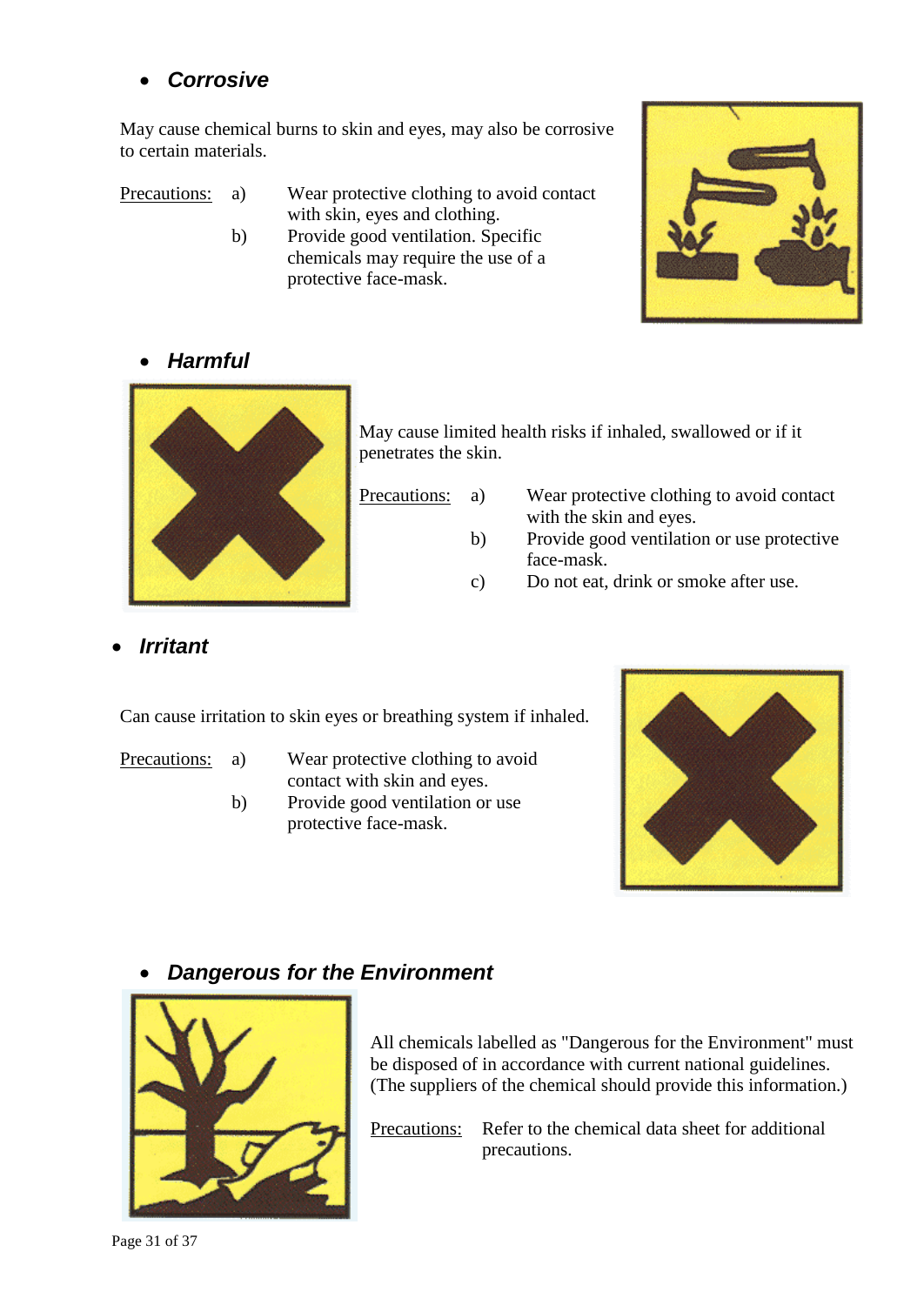### <span id="page-31-0"></span>*Storage*

Chemicals must be stored in accordance with the manufacturers recommendations. General guidelines for many chemicals include keeping the containers tightly closed in a wellventilated area with no extremes of temperature.

Quantities must be kept to a minimum and stored in correctly labelled containers. Chemicals that are incompatible with one another must not be stored together in case of breakage, spillage or fire.

Where chemical are supplied in glass containers, e.g. bottles, winchesters, etc. suitable safety cages must be used to carry these containers. The use of safety cans is recommended when transferring flammable or hazardous chemicals from bulk storage.



### <span id="page-31-1"></span>*How to read a typical label:*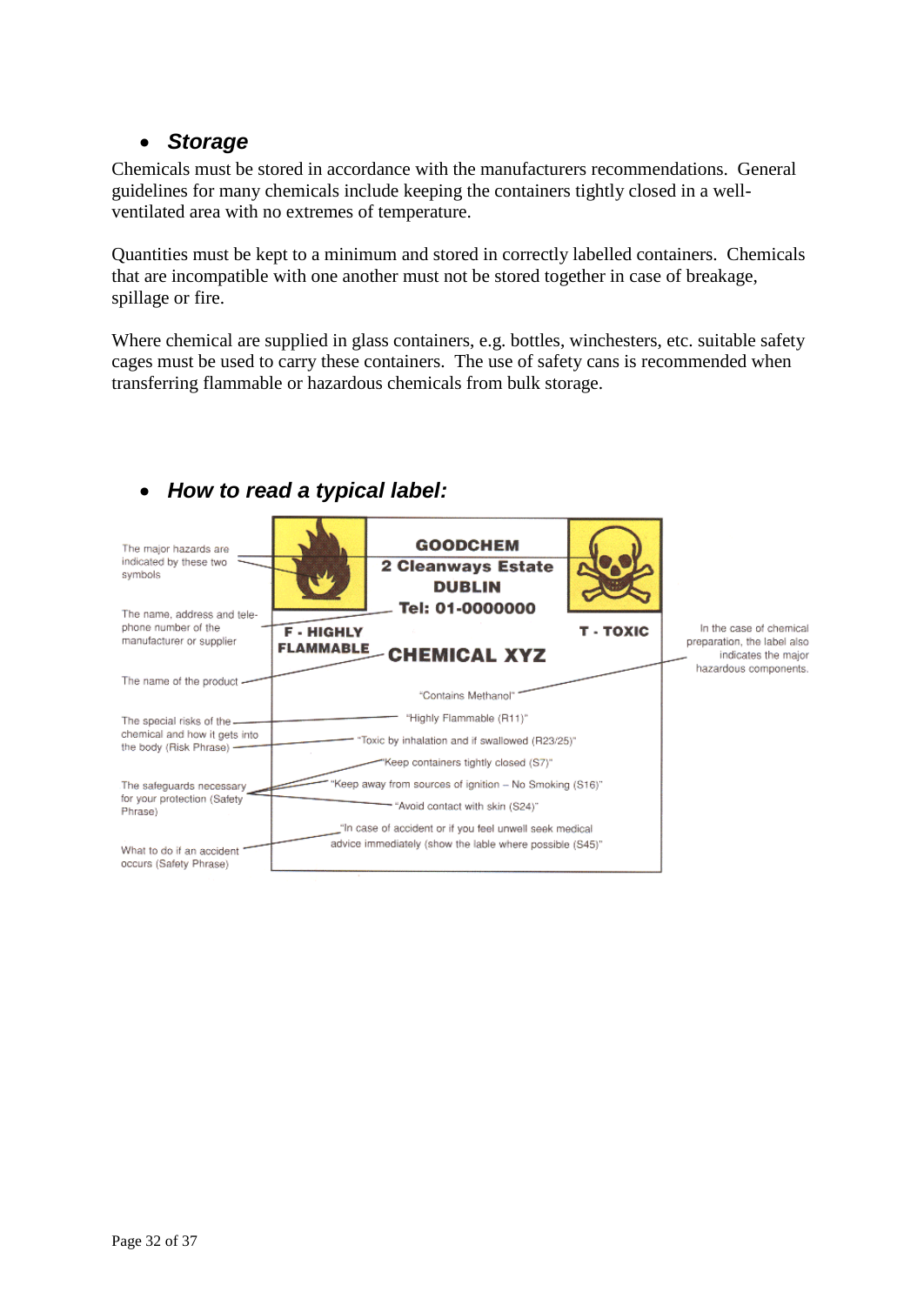# <span id="page-32-1"></span><span id="page-32-0"></span>**25. KITCHEN SAFETY**

### *Deep Fat Fryer Hazards*

The main hazards associated with the use of deep fat fryers include:

- faulty thermostats
- incorrect control of temperature gauge
- hot oil

The risks from the above hazards include:

- serious burns
- $\bullet$  fire

#### **Risk Assessment: Medium-High**

#### <span id="page-32-2"></span>*Control Measures*

- The operator must be aware and familiar with the temperature controls of the equipment.
- Dry food thoroughly before frying, otherwise they will splutter and cause burns
- Move free standing fryers with great care so as not to jar them and spill oil
- Ensure staff are aware and trained in the use of correct fire prevention equipment related to burning oil /fat
- Allow fat to cool before straining
- Use clean, dry, thick cloths when handling fryers
- Keep sleeves rolled down at all times when using fat fryer
- Ensure fat fryer is turned off after use
- All machinery will be maintained in safe working order and in accordance with the manufacturer's instructors
- Ensure the machine is switched off before cleaning.
- The Caterer should ensure that defects are reported and remedied immediately

#### <span id="page-32-3"></span>*Dishwasher Hazards*

The main hazards associated with the use of Dishwashers include:

- Blockage of machines due to irregular cleaning of filters
- Spillovers due to incorrect amounts of detergent used
- Chemicals /Leaks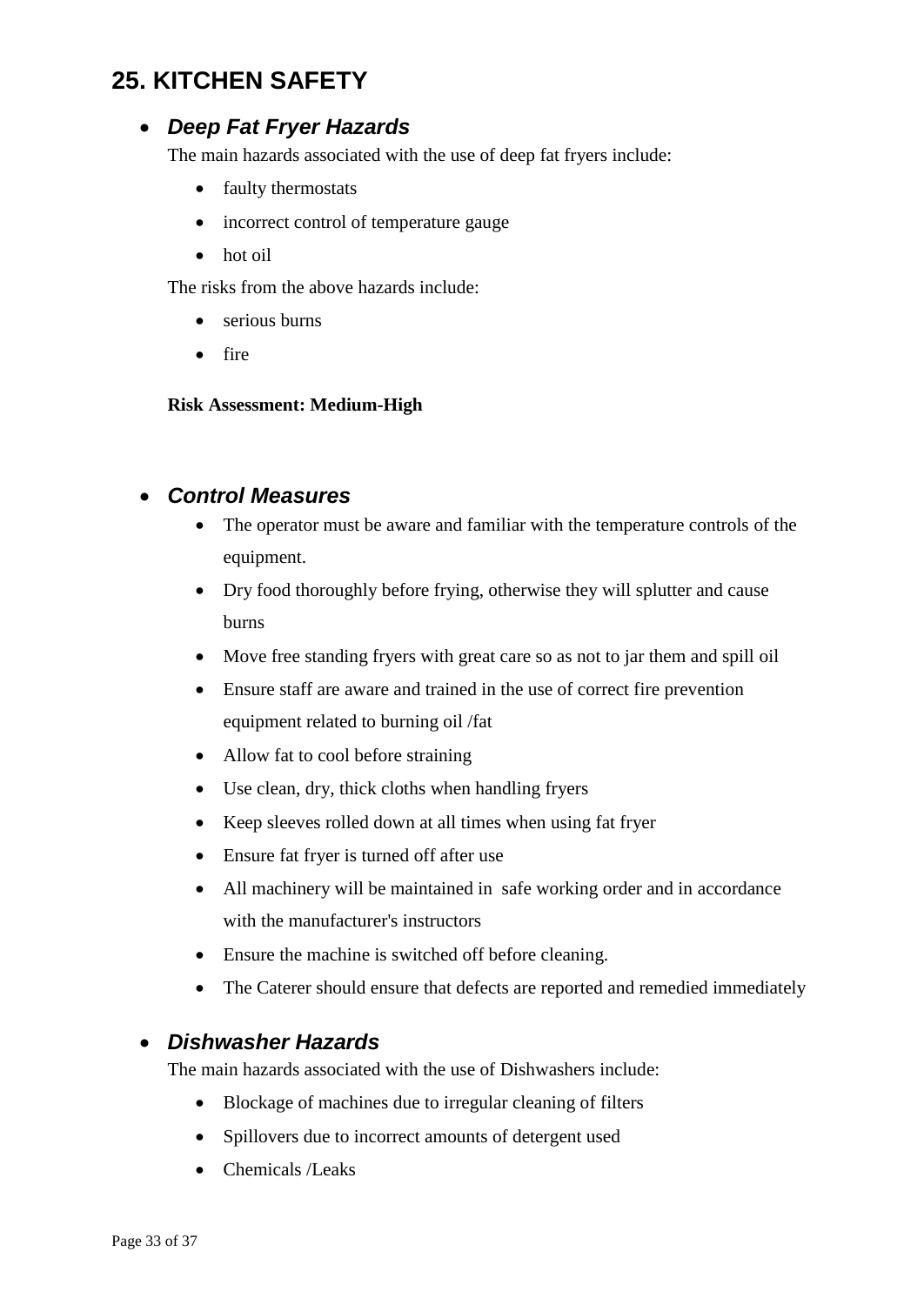The risks from the above hazards include:-

- Spillage of large amounts of water onto the floor, resulting in slips and falls
- Burns resulting from contact with chemicals

#### <span id="page-33-0"></span>**Risk Assessment: Low**

#### *Control Measures*

- It is essential that operators are trained in the correct use of this equipment and given appropriate supervision when operating or cleaning the equipment.
- Operators must be made aware of the hazards associated with cleaning chemicals (see material Data Sheets which must be obtained for all cleaning chemicals)
- Faults in the machine must be reported to the Caterer and action taken immediately.
- The Golf Club will ensure that the machine is earthed

### <span id="page-33-1"></span>*Salamanders Hazards*

The main hazards associated with the use of salamanders include:

Very hot salamander bars with risk of serious burns

#### **Risk Assessment: Medium**

#### <span id="page-33-2"></span>*Control Measures*

- It is essential that operators are trained in the correct use of this equipment and given appropriate supervision when operating or cleaning the equipment.
- Operators must be made aware of the hazards associated with cleaning chemicals (see material Data Sheets which must be obtained for all cleaning chemicals)
- Operators must take care when moving foods from all salamanders
- Always use thongs for handling and turning grilled foods
- Salamanders must be kept free from fat at all times
- Salamanders should be switched off when not in use
- Only trained persons should clean the salamander
- Ensure the salamander is switched off and cold before cleaning
- All machinery will be maintained in safe working order and in accordance with the manufacturer's instructors
- The Caterer should ensure that defects are reported and remedied immediately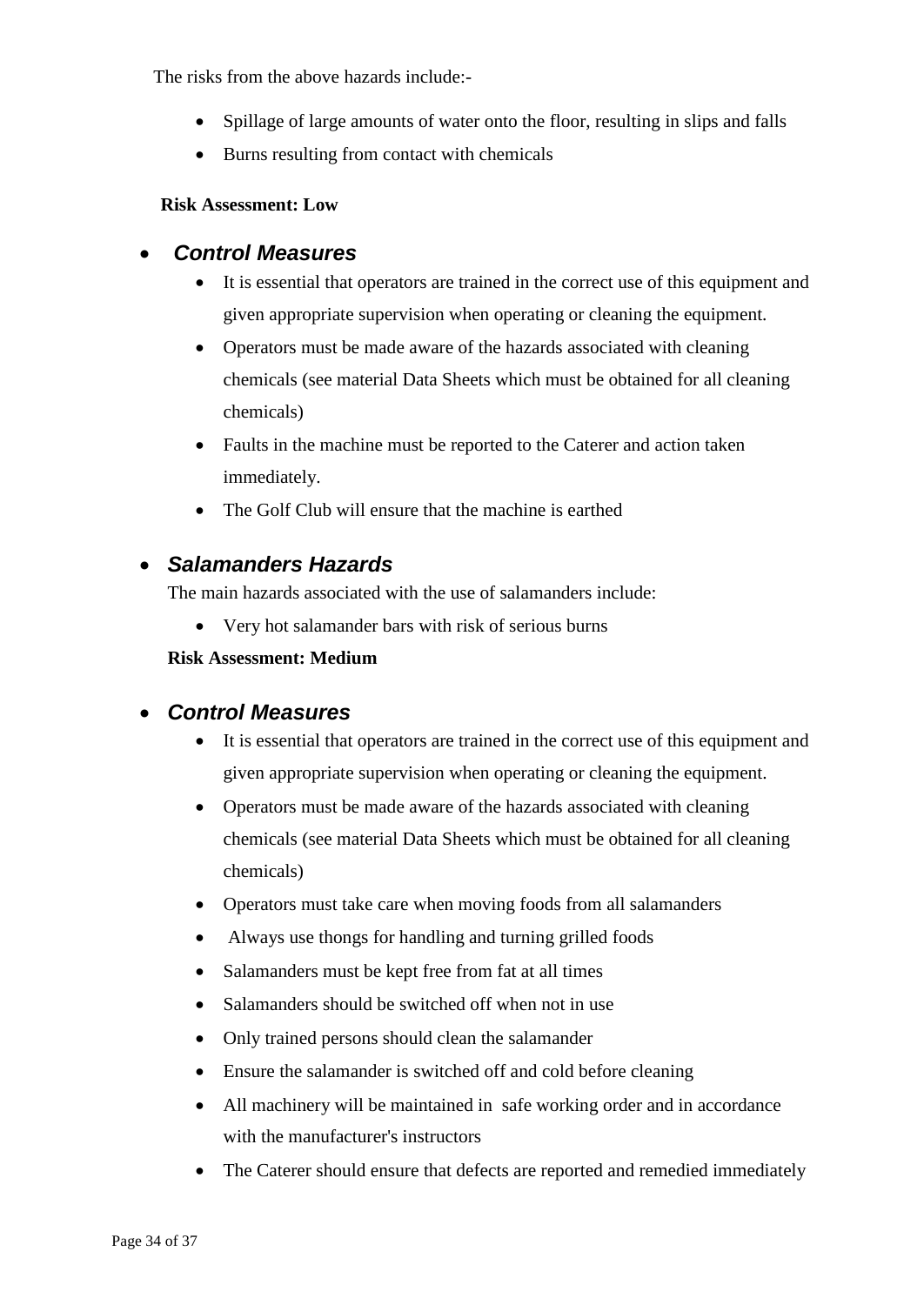### <span id="page-34-0"></span>*Water Boilers Hazards*

The main hazards associated with the use of Water Boilers include:

- Faulty Wiring
- Faulty Temperature Controls
- Drain off tap left open
- Standing directly over hot boiler when lid is lifted
- Boiling water and escaping steam

The risks from the above hazards include:-

- serious burns and scalding
- Slipping and Falling
- Electrical shock

#### **Risk Assessment: Low**

### <span id="page-34-1"></span>*Control Measures*

#### **Kitchen staff must:**

- Ensure the boiler is sufficiently filled with water
- Ensure the correct temperature is set
- Ensure drain off Tap is closed
- Ensure the Boiler is placed in a stable position
- Ensure the power supply is isolated when cleaning
- All Boilers will be maintained in safe working order and in accordance with the manufacturer's instructors
- The Caterer should ensure that defects are reported and remedied immediately
- It is essential that operators are trained in the correct use of this equipment and given appropriate supervision when operating or cleaning the equipment.
- Operators must be made aware of the hazards associated with cleaning chemicals (see material Data Sheets which must be obtained for all cleaning chemicals)

### <span id="page-34-2"></span>*Bain Maries Hazards*

The main hazards associated with the use of Bain Maries include:

- Bain Maries allowed to burn dry
- Drain off Tap left open
- Faulty Wiring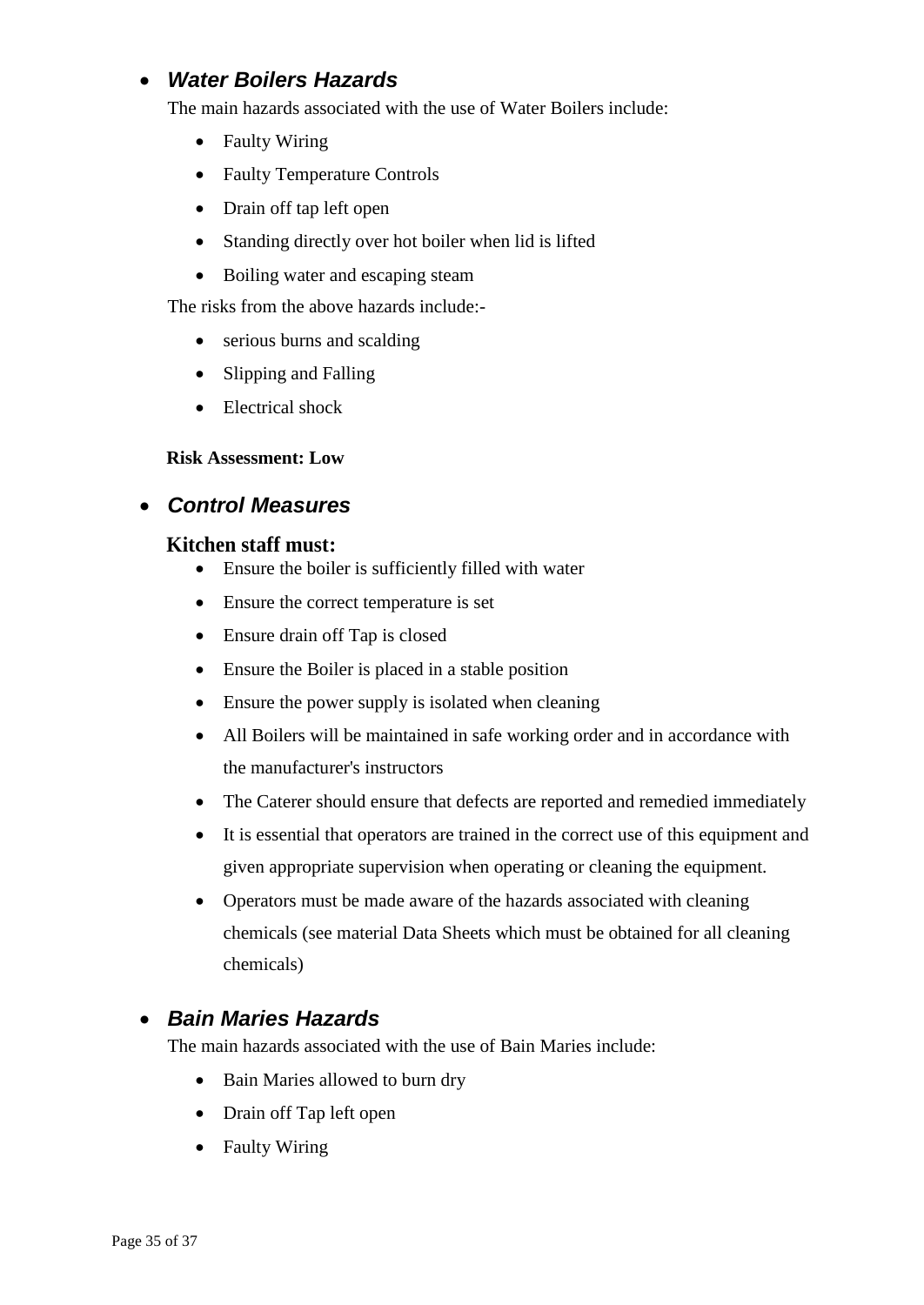The risks from the above hazards include:

- Electric Shock
- Scalds and Burns

#### **Risk Assessment: Low**

#### <span id="page-35-0"></span>*Control Measures*

- Ensure connections to plug are secure
- Ensure the Bain Marie is never allowed to run dry
- Ensure side doors are secure
- (If mobile) all casters should be regularly cleaned, oiled and maintained
- (If mobile) locking system on casters working
- Ensure equipment is properly earthed
- Ensure power supply is isolated before cleaning
- Ensure fat fryer is turned off after use
- All machinery will be maintained in safe working order and in accordance with the manufacturer's instructors
- The Caterer should ensure that defects are reported and remedied immediately
- It is essential that operators are trained in the correct use of this equipment and given appropriate supervision when operating or cleaning the equipment.
- Operators must be made aware of the hazards associated with cleaning chemicals (see material Data Sheets which must be obtained for all cleaning chemicals)

### <span id="page-35-1"></span>*Ranges /Cookers Hazards*

The main hazards associated with the use of Ranges and Cookers include:

- Leakage of Gas (pilot lights not working properly)
- Control knobs missing on Cookers
- Thermostat not working correctly
- Naked flames–Fire

The risks from the above hazards include:

- serious burns / scalding
- fire

#### **Risk Assessment: Medium**